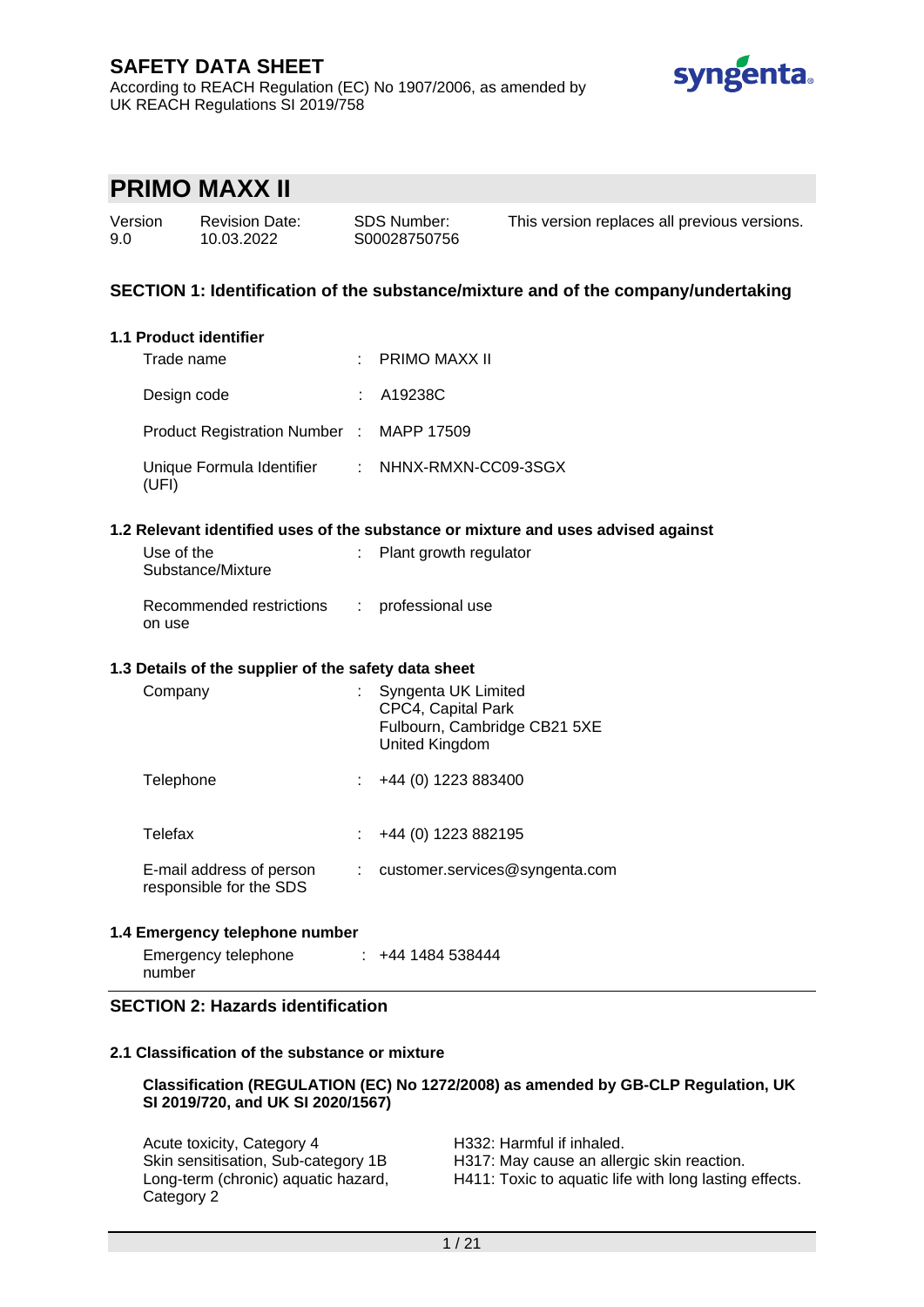According to REACH Regulation (EC) No 1907/2006, as amended by UK REACH Regulations SI 2019/758



# **PRIMO MAXX II**

| Version |  |
|---------|--|
| 9.0     |  |

Revision Date: 10.03.2022

SDS Number: S00028750756 This version replaces all previous versions.

### **2.2 Label elements**

**Labelling (REGULATION (EC) No 1272/2008) as amended by GB-CLP Regulation, UK SI 2019/720, and UK SI 2020/1567)**

| Hazard pictograms        |                                                                                                                                                                                                                                                                                                                                                                                                                                                                                                                                                                                  |
|--------------------------|----------------------------------------------------------------------------------------------------------------------------------------------------------------------------------------------------------------------------------------------------------------------------------------------------------------------------------------------------------------------------------------------------------------------------------------------------------------------------------------------------------------------------------------------------------------------------------|
| Signal word              | Warning                                                                                                                                                                                                                                                                                                                                                                                                                                                                                                                                                                          |
| <b>Hazard statements</b> | H317<br>May cause an allergic skin reaction.<br>H332<br>Harmful if inhaled.<br>H411<br>Toxic to aquatic life with long lasting effects.                                                                                                                                                                                                                                                                                                                                                                                                                                          |
| Precautionary statements | Keep out of reach of children.<br>P <sub>102</sub>                                                                                                                                                                                                                                                                                                                                                                                                                                                                                                                               |
|                          | <b>Prevention:</b><br>P261<br>Avoid breathing mist or vapours.<br>P280 Wear protective gloves.<br>Avoid release to the environment.<br>P273<br>Response:<br>P304 + P340 + P312 IF INHALED: Remove person to fresh<br>air and keep comfortable for breathing. Call a POISON<br>CENTER/ doctor if you feel unwell.<br>P333 + P313 If skin irritation or rash occurs: Get medical<br>advice/attention.<br>P302 + P352 IF ON SKIN: Wash with plenty of soap and<br>water.<br>P362 + P364<br>Take off contaminated clothing and wash it<br>before reuse.<br>P391<br>Collect spillage. |
|                          | Disposal:<br>P501<br>Dispose of contents/container to a licensed hazardous-<br>waste disposal contractor or collection site except for empty<br>triple rinsed clean containers which can be disposed of as non-<br>hazardous waste.                                                                                                                                                                                                                                                                                                                                              |

## **Additional Labelling**

EUH401 To avoid risks to human health and the environment, comply with the instructions for use.

### **2.3 Other hazards**

This substance/mixture contains no components considered to be either persistent, bioaccumulative and toxic (PBT), or very persistent and very bioaccumulative (vPvB) at levels of 0.1% or higher.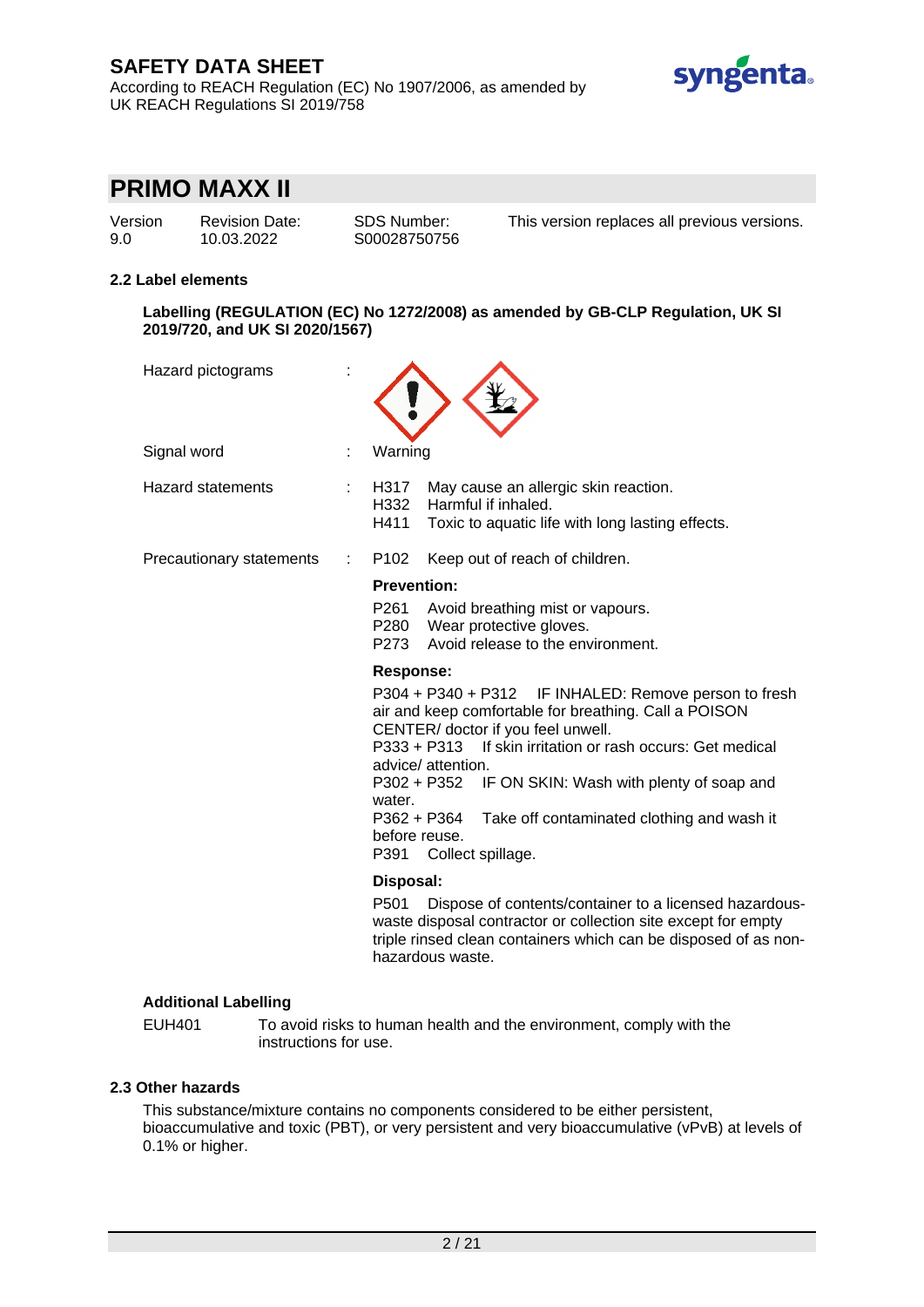

# **PRIMO MAXX II**

| Version | <b>Revision Date:</b> | <b>SDS Number:</b> |
|---------|-----------------------|--------------------|
| 9.0     | 10.03.2022            | S00028750756       |

This version replaces all previous versions.

## **SECTION 3: Composition/information on ingredients**

### **3.2 Mixtures**

#### **Components**

| Chemical name                                | CAS-No.<br>EC-No.<br>Index-No.<br><b>Registration number</b> | Classification                                                                                                                                                | Concentration<br>(% w/w) |  |
|----------------------------------------------|--------------------------------------------------------------|---------------------------------------------------------------------------------------------------------------------------------------------------------------|--------------------------|--|
| trinexapac-ethyl (ISO)                       | 95266-40-3<br>607-752-00-4                                   | Skin Sens. 1B;<br>H317<br><b>STOT RE 2, H373</b><br>(Gastrointestinal<br>tract)<br>Aquatic Chronic 1;<br>H410<br>M-Factor (Chronic<br>aquatic toxicity): 1    | $>= 10 - 20$             |  |
| calcium dodecylbenzene sulphonate            | 26264-06-2<br>247-557-8<br>01-2119560592-37                  | Skin Irrit. 2; H315<br>Eye Dam. 1; H318<br>Aquatic Chronic 3;<br>H412                                                                                         | $>= 3 - 10$              |  |
| 2-methylpropan-1-ol                          | 78-83-1<br>201-148-0<br>603-108-00-1<br>01-2119484609-23     | Flam. Lig. 3; H226<br>Skin Irrit. 2; H315<br>Eye Dam. 1; H318<br>STOT SE 3; H336<br>(Central nervous<br>system)<br>STOT SE 3; H335<br>(Respiratory<br>system) | $>= 3 - 10$              |  |
| Substances with a workplace exposure limit : |                                                              |                                                                                                                                                               |                          |  |
| (2-methoxymethylethoxy)propanol              | 34590-94-8<br>252-104-2<br>01-2119450011-60                  |                                                                                                                                                               | $>= 30 - 50$             |  |

For explanation of abbreviations see section 16.

## **SECTION 4: First aid measures**

#### **4.1 Description of first aid measures**

| General advice | : Have the product container, label or Safety Data Sheet with<br>you when calling the emergency number, a poison control<br>center or physician, or going for treatment. |
|----------------|--------------------------------------------------------------------------------------------------------------------------------------------------------------------------|
| If inhaled     | Move the victim to fresh air.                                                                                                                                            |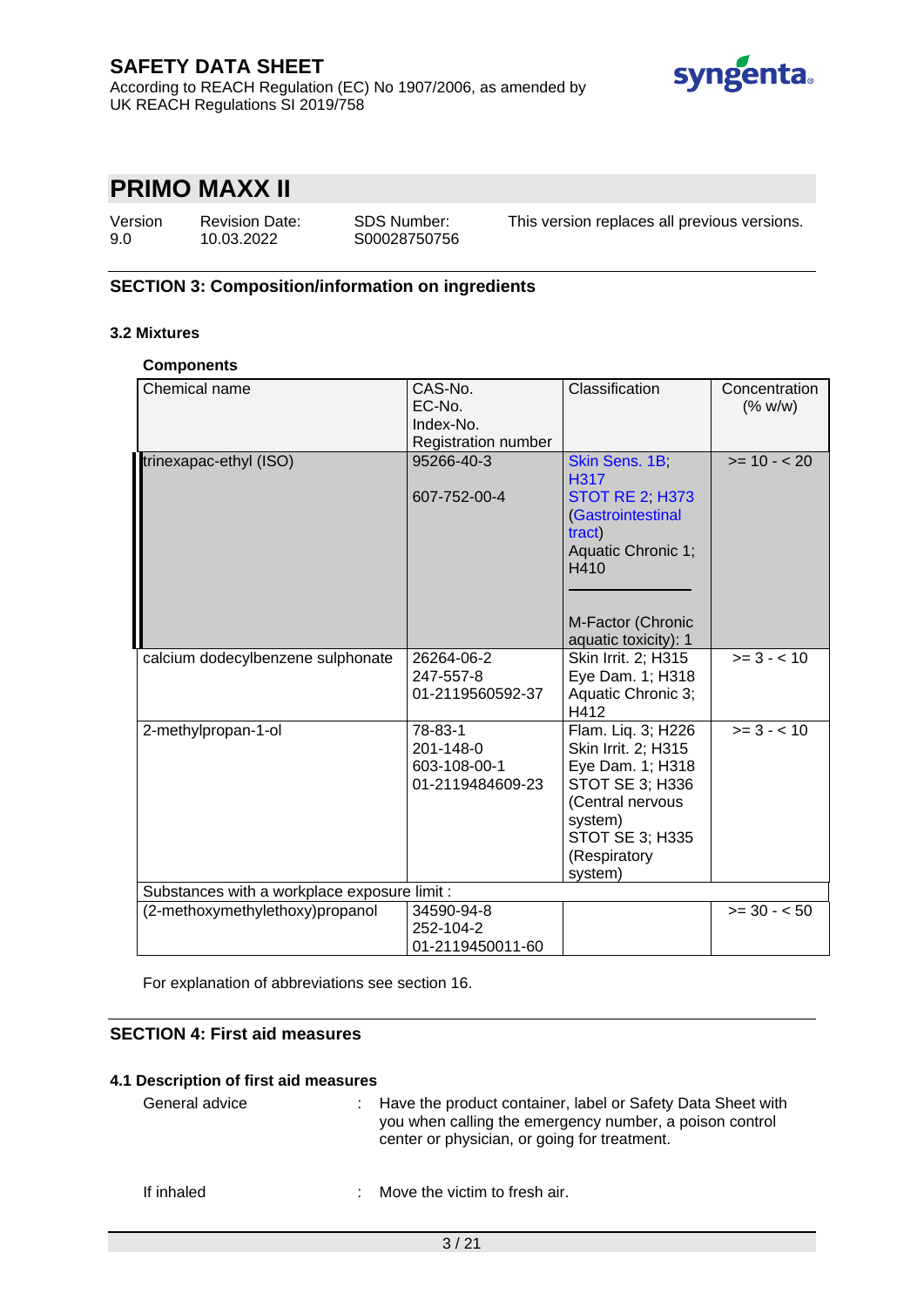According to REACH Regulation (EC) No 1907/2006, as amended by UK REACH Regulations SI 2019/758



# **PRIMO MAXX II**

| Version<br>9.0                                            | <b>Revision Date:</b><br>10.03.2022                                            |  | <b>SDS Number:</b><br>S00028750756                                                                                  | This version replaces all previous versions.                                                                                                                                                                                                                                |
|-----------------------------------------------------------|--------------------------------------------------------------------------------|--|---------------------------------------------------------------------------------------------------------------------|-----------------------------------------------------------------------------------------------------------------------------------------------------------------------------------------------------------------------------------------------------------------------------|
|                                                           |                                                                                |  | respiration.<br>Keep patient warm and at rest.                                                                      | If breathing is irregular or stopped, administer artificial<br>Call a physician or poison control centre immediately.                                                                                                                                                       |
|                                                           | In case of skin contact                                                        |  |                                                                                                                     | Take off all contaminated clothing immediately.<br>Wash off immediately with plenty of water.<br>If skin irritation persists, call a physician.<br>Wash contaminated clothing before re-use.                                                                                |
|                                                           | In case of eye contact                                                         |  | for at least 15 minutes.<br>Remove contact lenses.                                                                  | Rinse immediately with plenty of water, also under the eyelids,<br>Immediate medical attention is required.                                                                                                                                                                 |
|                                                           | If swallowed                                                                   |  | container or label.<br>Do NOT induce vomiting.                                                                      | If swallowed, seek medical advice immediately and show this                                                                                                                                                                                                                 |
|                                                           | 4.2 Most important symptoms and effects, both acute and delayed                |  |                                                                                                                     |                                                                                                                                                                                                                                                                             |
|                                                           | Symptoms                                                                       |  | Nonspecific<br>No symptoms known or expected.                                                                       |                                                                                                                                                                                                                                                                             |
|                                                           | 4.3 Indication of any immediate medical attention and special treatment needed |  |                                                                                                                     |                                                                                                                                                                                                                                                                             |
|                                                           | Treatment                                                                      |  | Treat symptomatically.                                                                                              | There is no specific antidote available.                                                                                                                                                                                                                                    |
|                                                           | <b>SECTION 5: Firefighting measures</b>                                        |  |                                                                                                                     |                                                                                                                                                                                                                                                                             |
|                                                           | 5.1 Extinguishing media                                                        |  |                                                                                                                     |                                                                                                                                                                                                                                                                             |
|                                                           | Suitable extinguishing media                                                   |  | Extinguishing media - small fires<br>carbon dioxide.<br>Extinguishing media - large fires<br>Alcohol-resistant foam | Use water spray, alcohol-resistant foam, dry chemical or                                                                                                                                                                                                                    |
|                                                           | Unsuitable extinguishing<br>media                                              |  | fire.                                                                                                               | Do not use a solid water stream as it may scatter and spread                                                                                                                                                                                                                |
| 5.2 Special hazards arising from the substance or mixture |                                                                                |  |                                                                                                                     |                                                                                                                                                                                                                                                                             |
|                                                           | Specific hazards during<br>firefighting                                        |  | health.                                                                                                             | As the product contains combustible organic components, fire<br>will produce dense black smoke containing hazardous<br>products of combustion (see section 10).<br>Exposure to decomposition products may be a hazard to<br>Flash back possible over considerable distance. |
|                                                           | 5.3 Advice for firefighters                                                    |  |                                                                                                                     |                                                                                                                                                                                                                                                                             |
|                                                           | Special protective equipment                                                   |  |                                                                                                                     | Wear full protective clothing and self-contained breathing                                                                                                                                                                                                                  |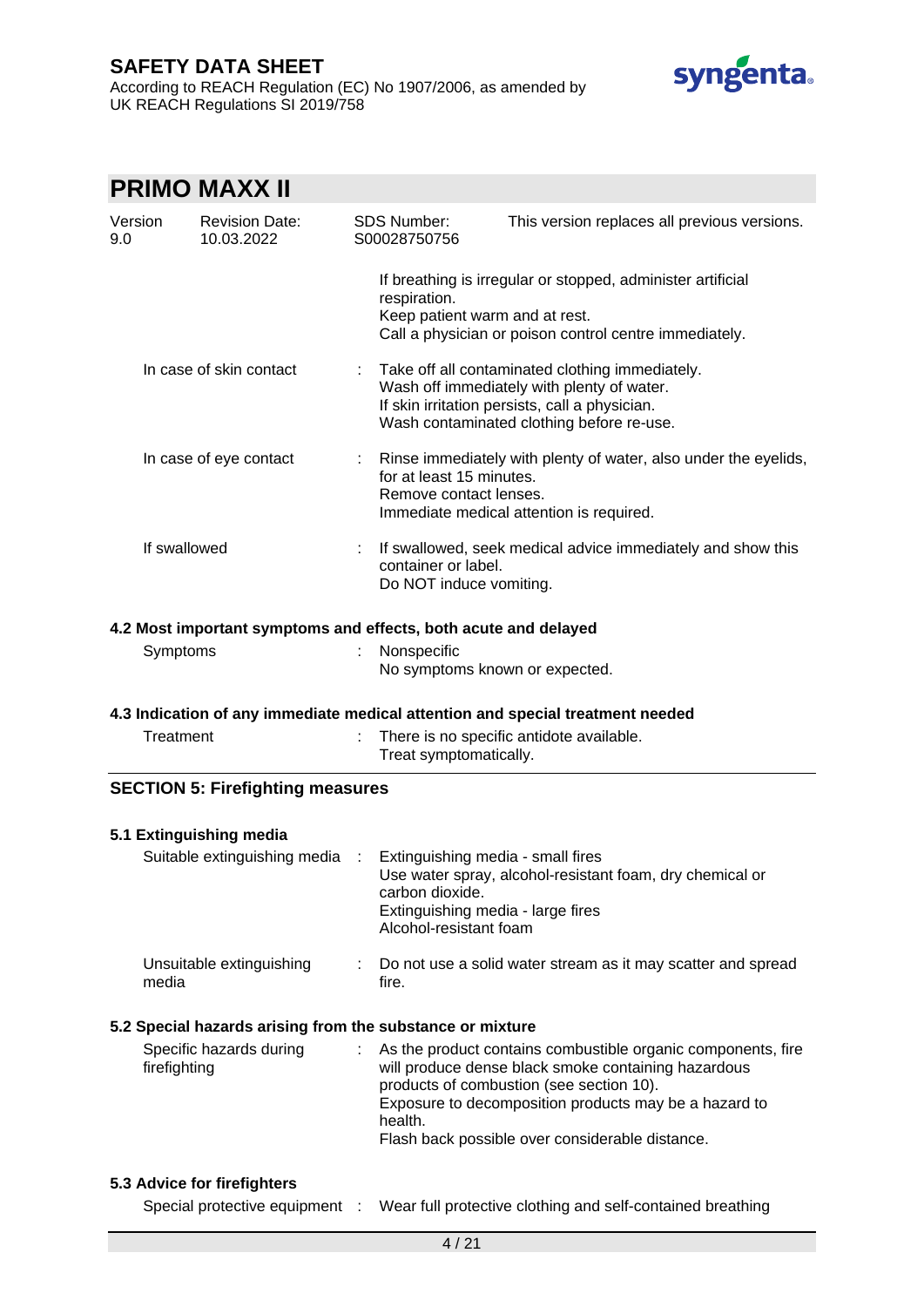According to REACH Regulation (EC) No 1907/2006, as amended by UK REACH Regulations SI 2019/758



|                  | PRIMO MAXX II                       |                                    |                                                                                                                              |
|------------------|-------------------------------------|------------------------------------|------------------------------------------------------------------------------------------------------------------------------|
| Version<br>9.0   | <b>Revision Date:</b><br>10.03.2022 | <b>SDS Number:</b><br>S00028750756 | This version replaces all previous versions.                                                                                 |
| for firefighters |                                     | apparatus.                         |                                                                                                                              |
|                  | Further information                 | courses.                           | Do not allow run-off from fire fighting to enter drains or water<br>Cool closed containers exposed to fire with water spray. |

## **SECTION 6: Accidental release measures**

### **6.1 Personal precautions, protective equipment and emergency procedures**

| Personal precautions          | Refer to protective measures listed in sections 7 and 8.<br>D.<br>Keep people away from and upwind of spill/leak.<br>Beware of vapours accumulating to form explosive<br>concentrations. Vapours can accumulate in low areas.<br>Remove all sources of ignition.<br>Pay attention to flashback. |
|-------------------------------|-------------------------------------------------------------------------------------------------------------------------------------------------------------------------------------------------------------------------------------------------------------------------------------------------|
| 6.2 Environmental precautions |                                                                                                                                                                                                                                                                                                 |

#### Environmental precautions : Prevent further leakage or spillage if safe to do so. Do not flush into surface water or sanitary sewer system. If the product contaminates rivers and lakes or drains inform respective authorities.

### **6.3 Methods and material for containment and cleaning up**

| Methods for cleaning up | : Contain spillage, and then collect with non-combustible<br>absorbent material, (e.g. sand, earth, diatomaceous earth,<br>vermiculite) and place in container for disposal according to<br>local / national regulations (see section 13).<br>Clean contaminated surface thoroughly.<br>Clean with detergents. Avoid solvents.<br>Retain and dispose of contaminated wash water. |
|-------------------------|----------------------------------------------------------------------------------------------------------------------------------------------------------------------------------------------------------------------------------------------------------------------------------------------------------------------------------------------------------------------------------|
|-------------------------|----------------------------------------------------------------------------------------------------------------------------------------------------------------------------------------------------------------------------------------------------------------------------------------------------------------------------------------------------------------------------------|

### **6.4 Reference to other sections**

For disposal considerations see section 13., Refer to protective measures listed in sections 7 and 8.

## **SECTION 7: Handling and storage**

| 7.1 Precautions for safe handling |  |  |  |  |
|-----------------------------------|--|--|--|--|
|-----------------------------------|--|--|--|--|

| Avoid contact with skin and eyes.                      |
|--------------------------------------------------------|
| When using do not eat, drink or smoke.                 |
| Use only in an area containing flame proof equipment.  |
| Take precautionary measures against static discharges. |
| For personal protection see section 8.                 |
|                                                        |

### **7.2 Conditions for safe storage, including any incompatibilities**

| Requirements for storage | Keep containers tightly closed in a dry, cool and well-        |
|--------------------------|----------------------------------------------------------------|
| areas and containers     | ventilated place. Keep out of the reach of children. Keep away |
|                          | from combustible material. Keep in an area equipped with       |
|                          | sprinklers. Keep away from food, drink and animal              |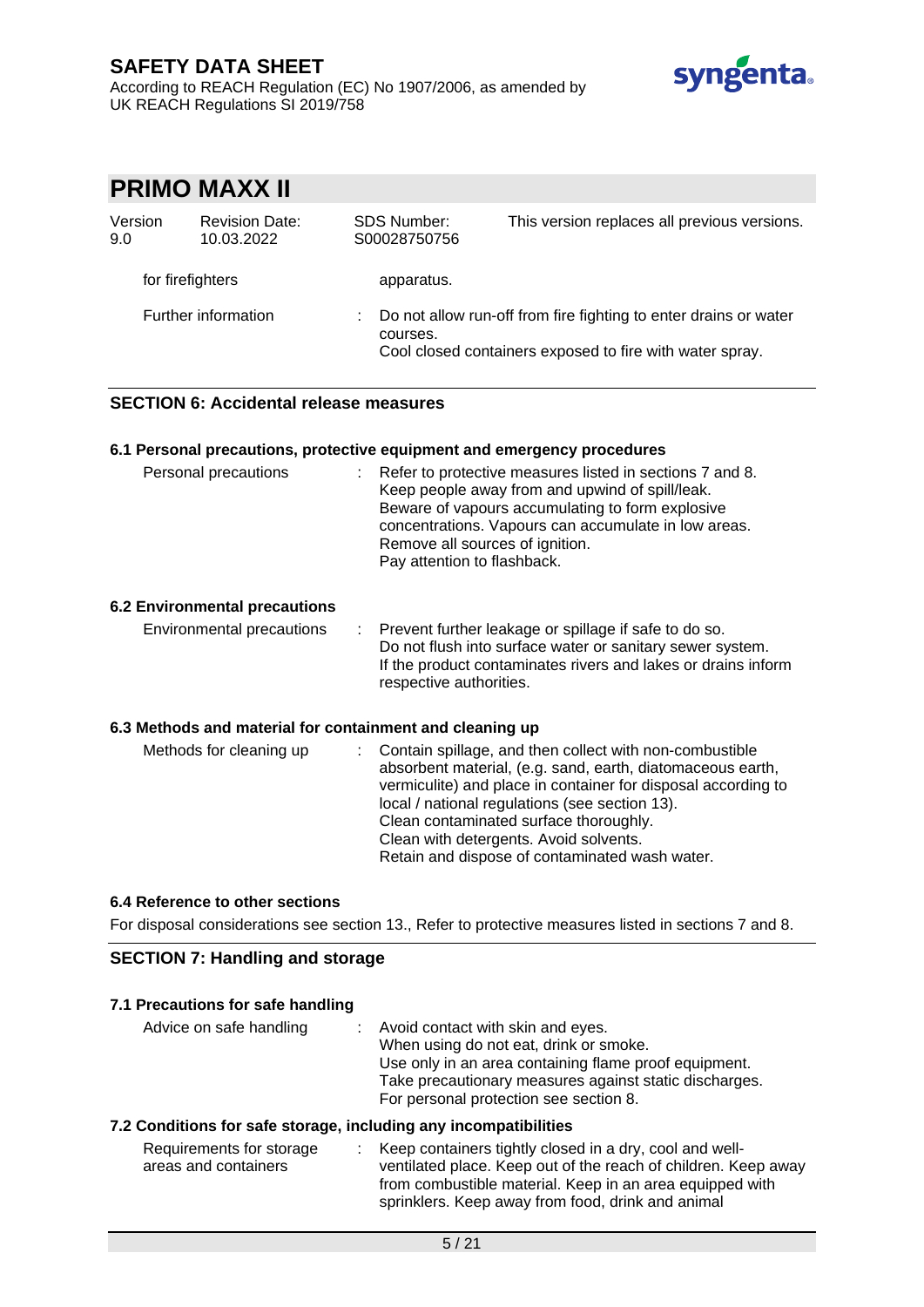According to REACH Regulation (EC) No 1907/2006, as amended by UK REACH Regulations SI 2019/758



# **PRIMO MAXX II**

| Version | Re۱  |
|---------|------|
| 9.0     | 10.0 |

| vision Date: |  |
|--------------|--|
| 03.2022      |  |

SDS Number: S00028750756 This version replaces all previous versions.

feedingstuffs. No smoking.

## **7.3 Specific end use(s)**

Specific use(s) : For proper and safe use of this product, please refer to the approval conditions laid down on the product label.

## **SECTION 8: Exposure controls/personal protection**

### **8.1 Control parameters**

## **Occupational Exposure Limits**

| Components                       | CAS-No.                                                                           | Value type (Form<br>of exposure) | Control parameters                                                            | <b>Basis</b> |
|----------------------------------|-----------------------------------------------------------------------------------|----------------------------------|-------------------------------------------------------------------------------|--------------|
| $(2 -$                           | 34590-94-8                                                                        | <b>TWA</b>                       | 50 ppm                                                                        | GB EH40      |
| methoxymethyleth<br>oxy)propanol |                                                                                   |                                  | 308 mg/m3                                                                     |              |
|                                  |                                                                                   |                                  | Further information: Can be absorbed through the skin. The assigned           |              |
|                                  |                                                                                   |                                  | substances are those for which there are concerns that dermal absorption will |              |
|                                  | lead to systemic toxicity.                                                        |                                  |                                                                               |              |
|                                  |                                                                                   | <b>TWA</b>                       | 50 ppm                                                                        | 2000/39/EC   |
|                                  |                                                                                   |                                  | 308 mg/m3                                                                     |              |
|                                  | Further information: Identifies the possibility of significant uptake through the |                                  |                                                                               |              |
|                                  | skin, Indicative                                                                  |                                  |                                                                               |              |
| trinexapac-ethyl<br>(ISO)        | 95266-40-3                                                                        | <b>TWA</b>                       | $5 \text{ mg/m}$ 3                                                            | Syngenta     |
| 2-methylpropan-1-                | 78-83-1                                                                           | <b>TWA</b>                       | 50 ppm                                                                        | GB EH40      |
| ol                               |                                                                                   |                                  | 154 mg/m3                                                                     |              |
|                                  |                                                                                   | <b>STEL</b>                      | 75 ppm                                                                        | GB EH40      |
|                                  |                                                                                   |                                  | 231 mg/m3                                                                     |              |

### **Derived No Effect Level (DNEL):**

| Substance name                            | End Use   | Exposure routes | Potential health<br>effects   | Value                |
|-------------------------------------------|-----------|-----------------|-------------------------------|----------------------|
| $(2 -$<br>methoxymethylethoxy<br>propanol | Workers   | Dermal          | Long-term systemic<br>effects | 82.5 mg/kg           |
|                                           | Workers   | Inhalation      | Long-term systemic<br>effects | 263 mg/m3            |
|                                           | Consumers | Dermal          | Long-term systemic<br>effects | 36 mg/kg             |
|                                           | Consumers | Inhalation      | Long-term systemic<br>effects | 38 mg/m3             |
|                                           | Consumers | Oral            | Long-term systemic<br>effects | 11 $mg/kg$           |
| castor oil, ethoxylated                   | Workers   | Inhalation      | Long-term systemic<br>effects | 16.4 mg/m3           |
|                                           | Workers   | Dermal          | Long-term systemic<br>effects | 4.67 mg/kg<br>bw/day |
|                                           | Consumers | Inhalation      | Long-term systemic            | $2.9 \text{ mg/m}$   |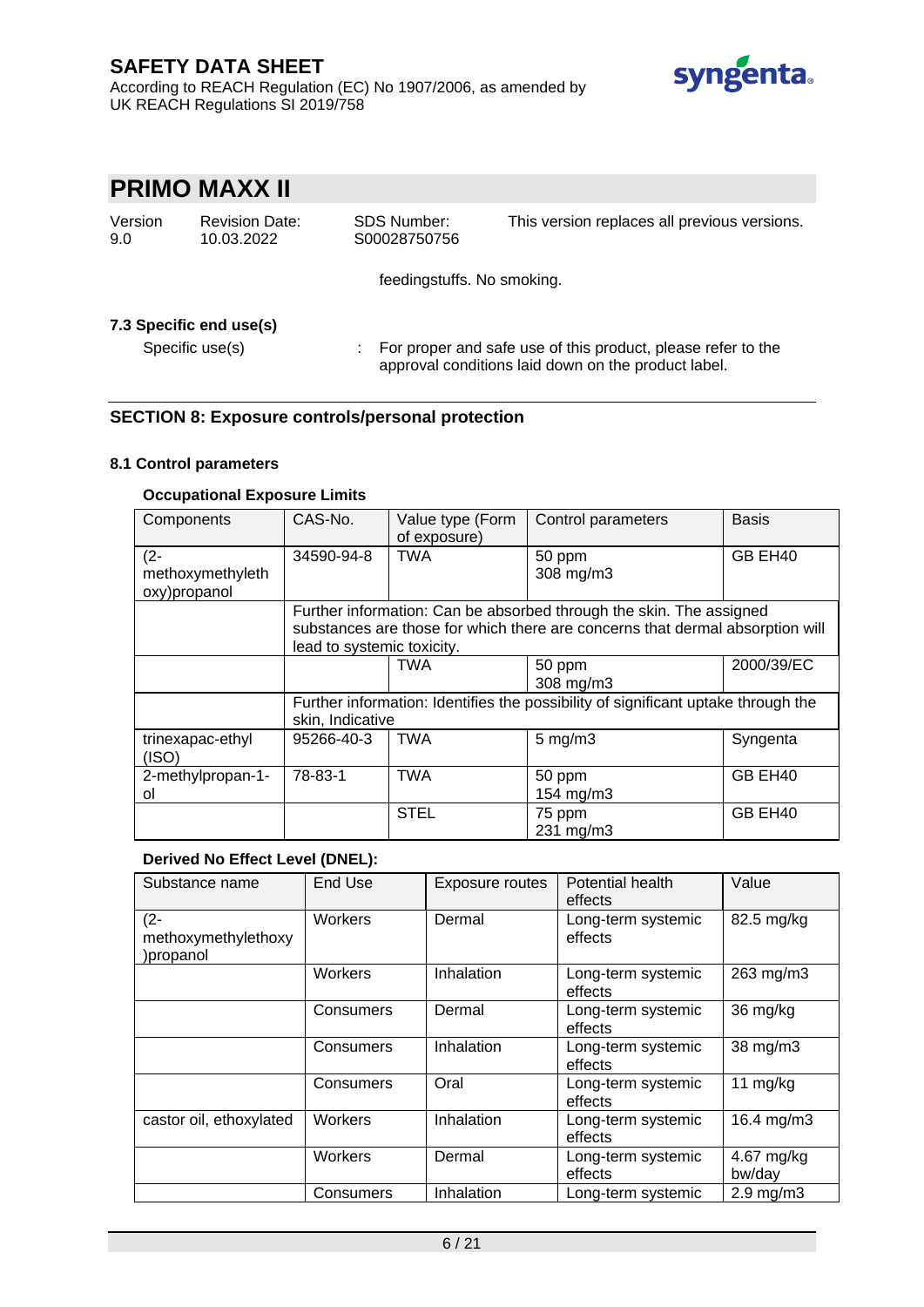According to REACH Regulation (EC) No 1907/2006, as amended by UK REACH Regulations SI 2019/758



# **PRIMO MAXX II**

Version 9.0

Revision Date: 10.03.2022

SDS Number: S00028750756 This version replaces all previous versions.

|                                         |           |            | effects                                                   |                      |
|-----------------------------------------|-----------|------------|-----------------------------------------------------------|----------------------|
|                                         | Consumers | Dermal     | Long-term systemic<br>effects                             | 1.67 mg/kg<br>bw/day |
|                                         | Consumers | Oral       | Long-term systemic<br>effects                             | 1.67 mg/kg<br>bw/day |
| calcium<br>dodecylbenzene<br>sulphonate | Workers   | Inhalation | Long-term systemic<br>effects                             | 52 mg/m3             |
|                                         | Workers   | Inhalation | Acute systemic<br>effects                                 | 52 mg/m3             |
|                                         | Workers   | Inhalation | Long-term local<br>effects                                | 52 mg/m3             |
|                                         | Workers   | Inhalation | Acute local effects                                       | 52 mg/m3             |
|                                         | Workers   | Dermal     | Long-term systemic<br>effects                             | 57.2 mg/kg           |
|                                         | Workers   | Dermal     | Acute systemic<br>effects                                 | 80 mg/kg             |
|                                         | Workers   | Dermal     | Long-term local<br>effects                                | 1.57 mg/cm2          |
|                                         | Workers   | Dermal     | Acute local effects                                       | 1.57 mg/cm2          |
| 2-methylpropan-1-ol                     | Workers   | Inhalation | Long-term systemic<br>effects, Long-term<br>local effects | 310 mg/m3            |
|                                         | Consumers | Inhalation | Long-term systemic<br>effects, Long-term<br>local effects | 55 mg/m3             |
|                                         | Consumers | Oral       | Long-term systemic<br>effects, Long-term<br>local effects | 25 mg/kg             |

## **Predicted No Effect Concentration (PNEC):**

| Substance name               | <b>Environmental Compartment</b> | Value             |
|------------------------------|----------------------------------|-------------------|
| $(2 -$                       | Fresh water                      | $0.1$ mg/l        |
| methoxymethylethoxy)propanol |                                  |                   |
|                              | Marine water                     | $0.01$ mg/l       |
|                              | Intermittent use/release         | 1 mg/l            |
|                              | Sewage treatment plant           | $4$ mg/l          |
|                              | Fresh water sediment             | 0.386 mg/kg       |
|                              | Marine sediment                  | 0.0386 mg/kg      |
|                              | Soil                             | 0.0185 mg/kg      |
| castor oil, ethoxylated      | Fresh water sediment             | 0.0129 mg/kg dry  |
|                              |                                  | weight (d.w.)     |
|                              | Marine sediment                  | 0.00129 mg/kg     |
|                              |                                  | dry weight (d.w.) |
|                              | Soil                             | 0.00258 mg/kg     |
|                              |                                  | dry weight (d.w.) |
| calcium dodecylbenzene       | Fresh water                      | $0.28$ mg/l       |
| sulphonate                   |                                  |                   |
|                              | Marine water                     | $0.458$ mg/l      |
|                              | Freshwater - intermittent        | $0.654$ mg/l      |
|                              | Sewage treatment plant           | $50 \text{ mg/l}$ |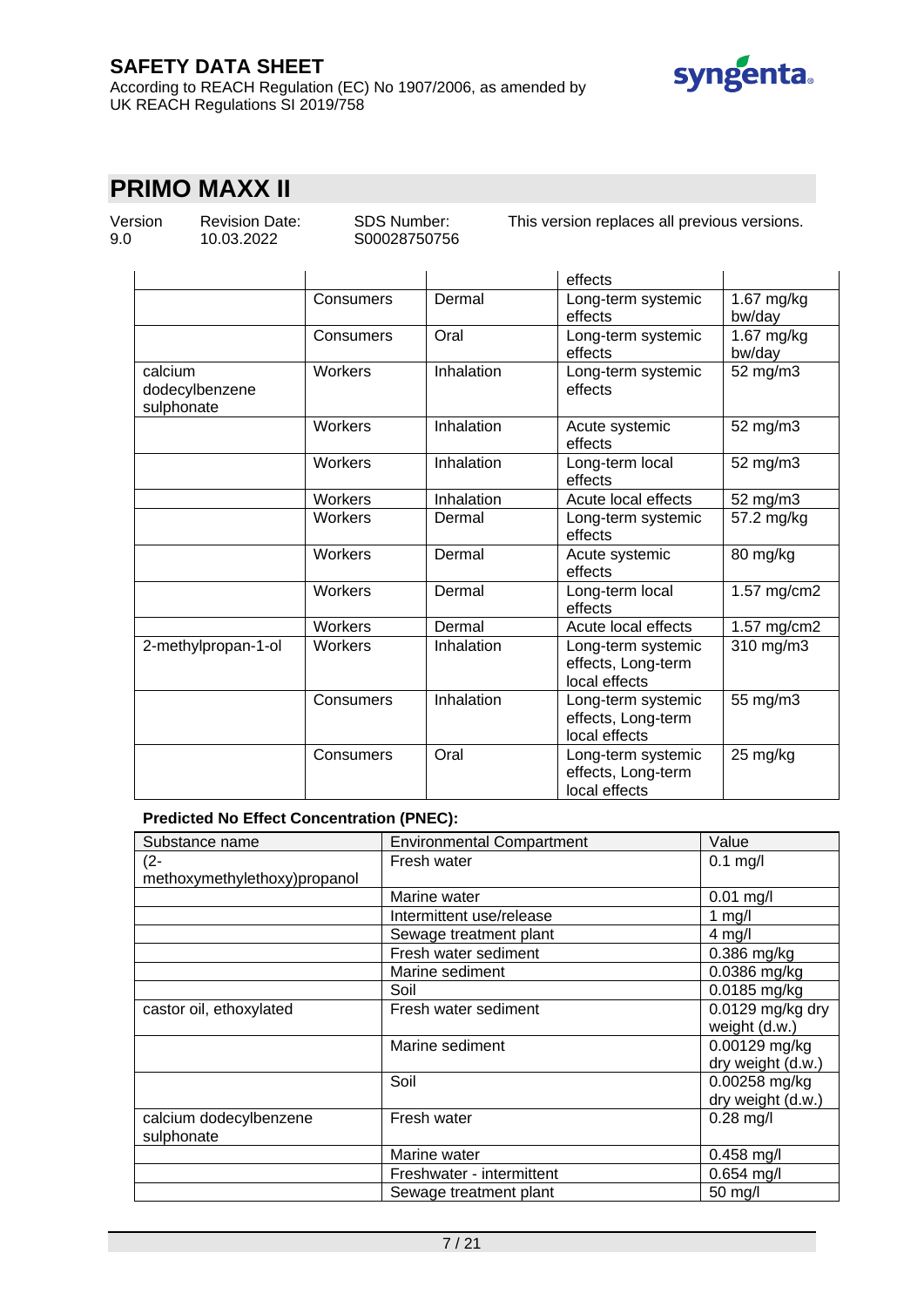According to REACH Regulation (EC) No 1907/2006, as amended by UK REACH Regulations SI 2019/758



# **PRIMO MAXX II**

| Version<br>9.0 | <b>Revision Date:</b><br>10.03.2022 | <b>SDS Number:</b><br>S00028750756 | This version replaces all previous versions. |
|----------------|-------------------------------------|------------------------------------|----------------------------------------------|
|                |                                     | Fresh water sediment               | 27.5 mg/kg                                   |
|                |                                     | Marine sediment                    | $2.75$ mg/kg                                 |
|                | 2-methylpropan-1-ol                 | Fresh water                        | $0.4$ mg/l                                   |
|                |                                     | Sewage treatment plant             | 10 mg/l                                      |
|                |                                     | Soil                               | $0.0699$ mg/kg                               |
|                |                                     | Marine sediment                    | $0.152$ mg/kg                                |
|                |                                     | Fresh water sediment               | $1.52 \text{ mg/kg}$                         |
|                |                                     | Marine water                       | $0.04$ mg/l                                  |

### **8.2 Exposure controls**

#### **Engineering measures**

Containment and/or segregation is the most reliable technical protection measure if exposure cannot be eliminated.

The extent of these protection measures depends on the actual risks in use.

Maintain air concentrations below occupational exposure standards. Where necessary, seek additional occupational hygiene advice.

#### **Personal protective equipment**

| Eye protection<br>Hand protection                 |   | No special protective equipment required.                                                                                                                                                                                                                                                                                                                                                                                                                                                                                                                                                                                                                                                                                                                                           |
|---------------------------------------------------|---|-------------------------------------------------------------------------------------------------------------------------------------------------------------------------------------------------------------------------------------------------------------------------------------------------------------------------------------------------------------------------------------------------------------------------------------------------------------------------------------------------------------------------------------------------------------------------------------------------------------------------------------------------------------------------------------------------------------------------------------------------------------------------------------|
| Material<br>Break through time<br>Glove thickness |   | Nitrile rubber<br>> 480 min<br>$: 0.5$ mm                                                                                                                                                                                                                                                                                                                                                                                                                                                                                                                                                                                                                                                                                                                                           |
| Remarks                                           |   | Wear protective gloves. The choice of an appropriate glove<br>does not only depend on its material but also on other quality<br>features and is different from one producer to the other.<br>Please observe the instructions regarding permeability and<br>breakthrough time which are provided by the supplier of the<br>gloves. Also take into consideration the specific local<br>conditions under which the product is used, such as the<br>danger of cuts, abrasion, and the contact time. The break<br>through time depends amongst other things on the material,<br>the thickness and the type of glove and therefore has to be<br>measured for each case. Gloves should be discarded and<br>replaced if there is any indication of degradation or chemical<br>breakthrough. |
| Skin and body protection                          | ÷ | Choose body protection in relation to its type, to the<br>concentration and amount of dangerous substances, and to<br>the specific work-place.<br>Remove and wash contaminated clothing before re-use.<br>Wear as appropriate:<br>Impervious clothing                                                                                                                                                                                                                                                                                                                                                                                                                                                                                                                               |
| Respiratory protection                            |   | When workers are facing concentrations above the exposure<br>limit they must use appropriate certified respirators.<br>Suitable respiratory equipment:<br>Respirator with a half face mask<br>The filter class for the respirator must be suitable for the                                                                                                                                                                                                                                                                                                                                                                                                                                                                                                                          |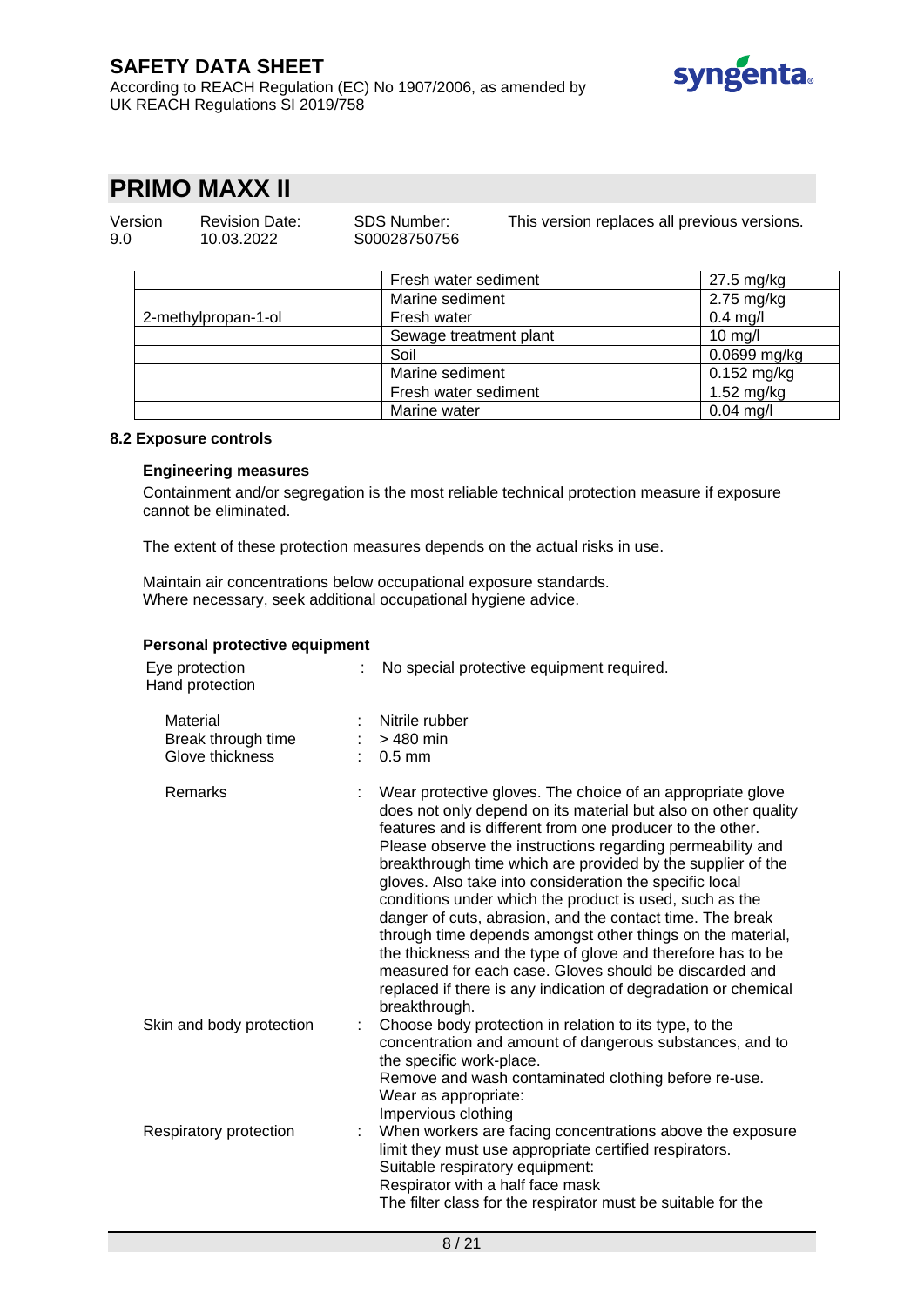

# **PRIMO MAXX II**

| Version<br><b>Revision Date:</b><br>10.03.2022<br>9.0 |                     | <b>SDS Number:</b><br>S00028750756 | This version replaces all previous versions.                                                                                                                                                                                                                                                                                                                                                                                  |  |  |
|-------------------------------------------------------|---------------------|------------------------------------|-------------------------------------------------------------------------------------------------------------------------------------------------------------------------------------------------------------------------------------------------------------------------------------------------------------------------------------------------------------------------------------------------------------------------------|--|--|
|                                                       | Protective measures |                                    | maximum expected contaminant concentration<br>(gas/vapour/aerosol/particulates) that may arise when<br>handling the product. If this concentration is exceeded, self-<br>contained breathing apparatus must be used.<br>The use of technical measures should always have priority<br>over the use of personal protective equipment.<br>When selecting personal protective equipment, seek<br>appropriate professional advice. |  |  |

## **SECTION 9: Physical and chemical properties**

### **9.1 Information on basic physical and chemical properties**

| Appearance<br>Colour                                                    |            | clear<br>yellow                                                    |
|-------------------------------------------------------------------------|------------|--------------------------------------------------------------------|
| Odour<br><b>Odour Threshold</b>                                         |            | strong<br>No data available                                        |
| pH                                                                      |            | 2.8<br>Concentration: 100 % w/v                                    |
| Melting point/range                                                     |            | No data available                                                  |
| Boiling point/boiling range                                             | ÷.         | No data available                                                  |
| Flash point                                                             | t.         | 78 °C<br>Method: Pensky-Martens closed cup, Non-equilibrium method |
| Evaporation rate                                                        |            | No data available                                                  |
| Flammability (solid, gas)                                               | t.         | No data available                                                  |
| Upper explosion limit / Upper<br>flammability limit                     | $\sim 100$ | No data available                                                  |
| Lower explosion limit / Lower : No data available<br>flammability limit |            |                                                                    |
| Relative vapour density                                                 |            | No data available                                                  |
| Density                                                                 |            | 1.03 g/cm3 (20 $°C$ )                                              |
| Solubility(ies)<br>Water solubility<br>Solubility in other solvents :   |            | No data available<br>No data available                             |
| Partition coefficient: n-<br>octanol/water                              |            | No data available                                                  |
| Auto-ignition temperature                                               | ÷.         | 340 °C                                                             |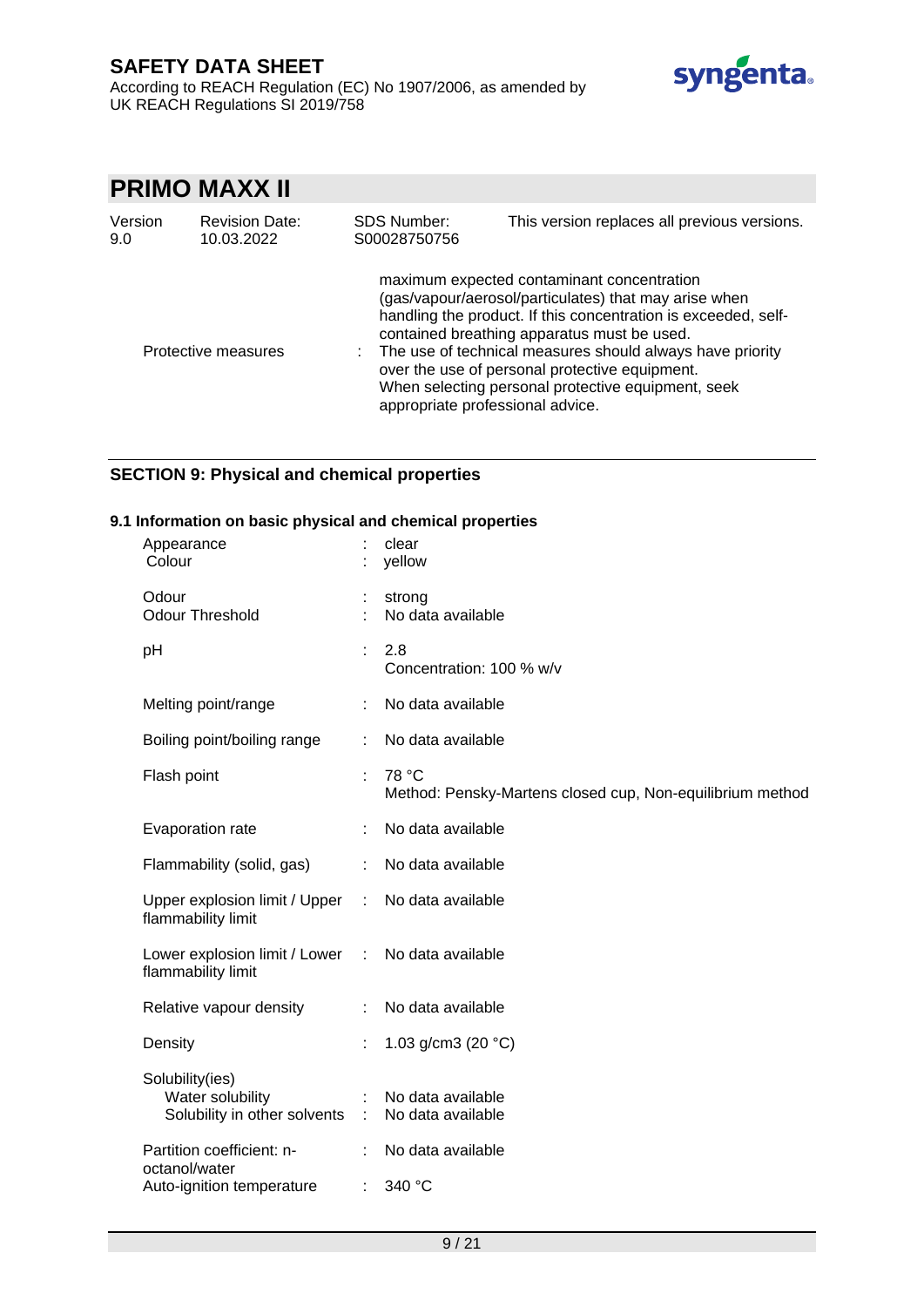According to REACH Regulation (EC) No 1907/2006, as amended by UK REACH Regulations SI 2019/758



# **PRIMO MAXX II**

| Version<br>9.0 |               | <b>Revision Date:</b><br>10.03.2022 |   | <b>SDS Number:</b><br>S00028750756 | This version replaces all previous versions.             |
|----------------|---------------|-------------------------------------|---|------------------------------------|----------------------------------------------------------|
|                |               | Decomposition temperature           | ÷ | No data available                  |                                                          |
|                | Viscosity     | Viscosity, dynamic                  | ÷ | 98 mPa.s (20 °C)                   |                                                          |
|                |               | Viscosity, kinematic                | ÷ | No data available                  |                                                          |
|                |               | <b>Explosive properties</b>         | ÷ | Not explosive                      |                                                          |
|                |               | Oxidizing properties                |   |                                    | The substance or mixture is not classified as oxidizing. |
|                |               | 9.2 Other information               |   |                                    |                                                          |
|                |               | Surface tension                     | ÷ | $30.5$ mN/m                        |                                                          |
|                | Particle size |                                     |   | No data available                  |                                                          |

## **SECTION 10: Stability and reactivity**

### **10.1 Reactivity**

None reasonably foreseeable.

#### **10.2 Chemical stability**

Stable under normal conditions.

## **10.3 Possibility of hazardous reactions** Hazardous reactions : No dangerous reaction known under conditions of normal use.

**10.4 Conditions to avoid**

Conditions to avoid : No decomposition if used as directed.

## **10.5 Incompatible materials**

| Materials to avoid<br>None known. |
|-----------------------------------|
|                                   |

## **10.6 Hazardous decomposition products**

Hazardous decomposition products : No hazardous decomposition products are known.

## **SECTION 11: Toxicological information**

### **11.1 Information on toxicological effects**

| Information on likely routes of : Ingestion |              |
|---------------------------------------------|--------------|
| exposure                                    | Inhalation   |
|                                             | Skin contact |
|                                             | Eye contact  |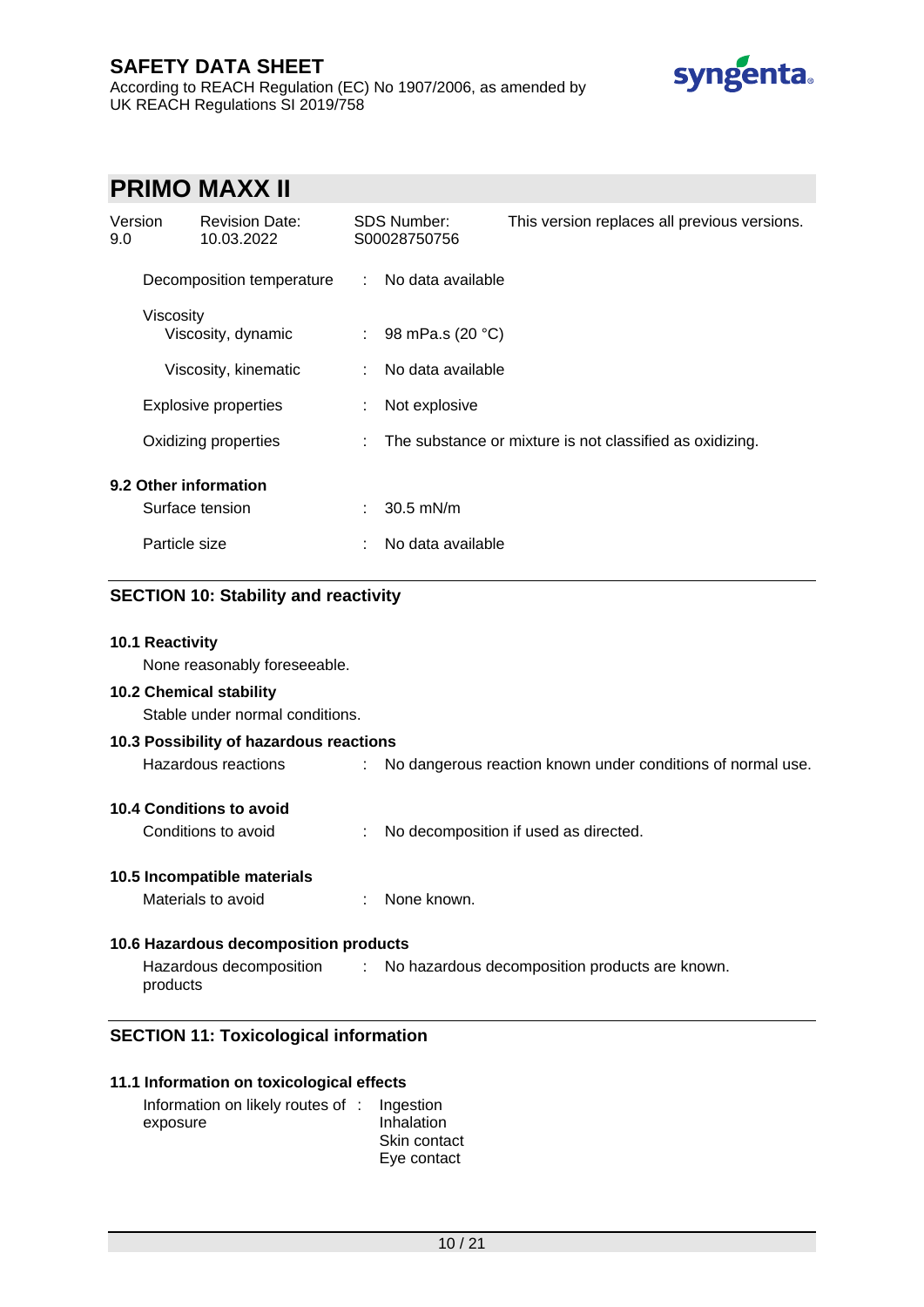## **SAFETY DATA SHEET** According to REACH Regulation (EC) No 1907/2006, as amended by UK REACH Regulations SI 2019/758



| Version<br>9.0 | <b>Revision Date:</b><br>10.03.2022 |                              | <b>SDS Number:</b><br>S00028750756                                                                | This version replaces all previous versions.                                                                                                                |
|----------------|-------------------------------------|------------------------------|---------------------------------------------------------------------------------------------------|-------------------------------------------------------------------------------------------------------------------------------------------------------------|
|                | <b>Acute toxicity</b>               |                              |                                                                                                   |                                                                                                                                                             |
|                | Product:<br>Acute oral toxicity     | ÷.                           | LD50 (Rat, female): $> 5,000$ mg/kg                                                               |                                                                                                                                                             |
|                | Acute inhalation toxicity           |                              | Exposure time: 4 h<br>Test atmosphere: dust/mist                                                  | LC50 (Rat, male and female): 2.85 - 5.06 mg/l<br>Assessment: The substance/mixture is not toxic on inhalation<br>as defined by dangerous goods regulations. |
|                | Acute dermal toxicity               | $\mathcal{L}_{\mathrm{eff}}$ |                                                                                                   | LD50 (Rat, male and female): $> 5,000$ mg/kg                                                                                                                |
|                | Components:                         |                              |                                                                                                   |                                                                                                                                                             |
|                | trinexapac-ethyl (ISO):             |                              |                                                                                                   |                                                                                                                                                             |
|                | Acute oral toxicity                 |                              |                                                                                                   | LD50 (Rat, male and female): 4,460 mg/kg                                                                                                                    |
|                | Acute inhalation toxicity           |                              | Exposure time: 4 h<br>Test atmosphere: dust/mist<br>inhalation toxicity                           | LC50 (Rat, male and female): $>$ 5.69 mg/l<br>Assessment: The substance or mixture has no acute                                                             |
|                | Acute dermal toxicity               | ÷                            | toxicity                                                                                          | LD50 (Rat, male and female): $>$ 4,000 mg/kg<br>Assessment: The substance or mixture has no acute dermal                                                    |
|                | 2-methylpropan-1-ol:                |                              |                                                                                                   |                                                                                                                                                             |
|                | Acute oral toxicity                 | ÷                            | LD50 (Rat): 2,830 - 3,350 mg/kg                                                                   |                                                                                                                                                             |
|                | Acute inhalation toxicity           | t.                           | LC50 (Rat): $> 24.6$ mg/l<br>Exposure time: 4 h<br>Test atmosphere: vapour<br>inhalation toxicity | Assessment: The substance or mixture has no acute                                                                                                           |
|                | Acute dermal toxicity               | ÷                            |                                                                                                   | LD50 (Rabbit): > 2,000 - 2,460 mg/kg                                                                                                                        |
|                | <b>Skin corrosion/irritation</b>    |                              |                                                                                                   |                                                                                                                                                             |
|                | Product:                            |                              |                                                                                                   |                                                                                                                                                             |
|                | Species<br>Result                   |                              | Rabbit<br>No skin irritation                                                                      |                                                                                                                                                             |
|                | Components:                         |                              |                                                                                                   |                                                                                                                                                             |
|                | trinexapac-ethyl (ISO):             |                              |                                                                                                   |                                                                                                                                                             |
|                | Species<br>Result                   |                              | Rabbit<br>No skin irritation                                                                      |                                                                                                                                                             |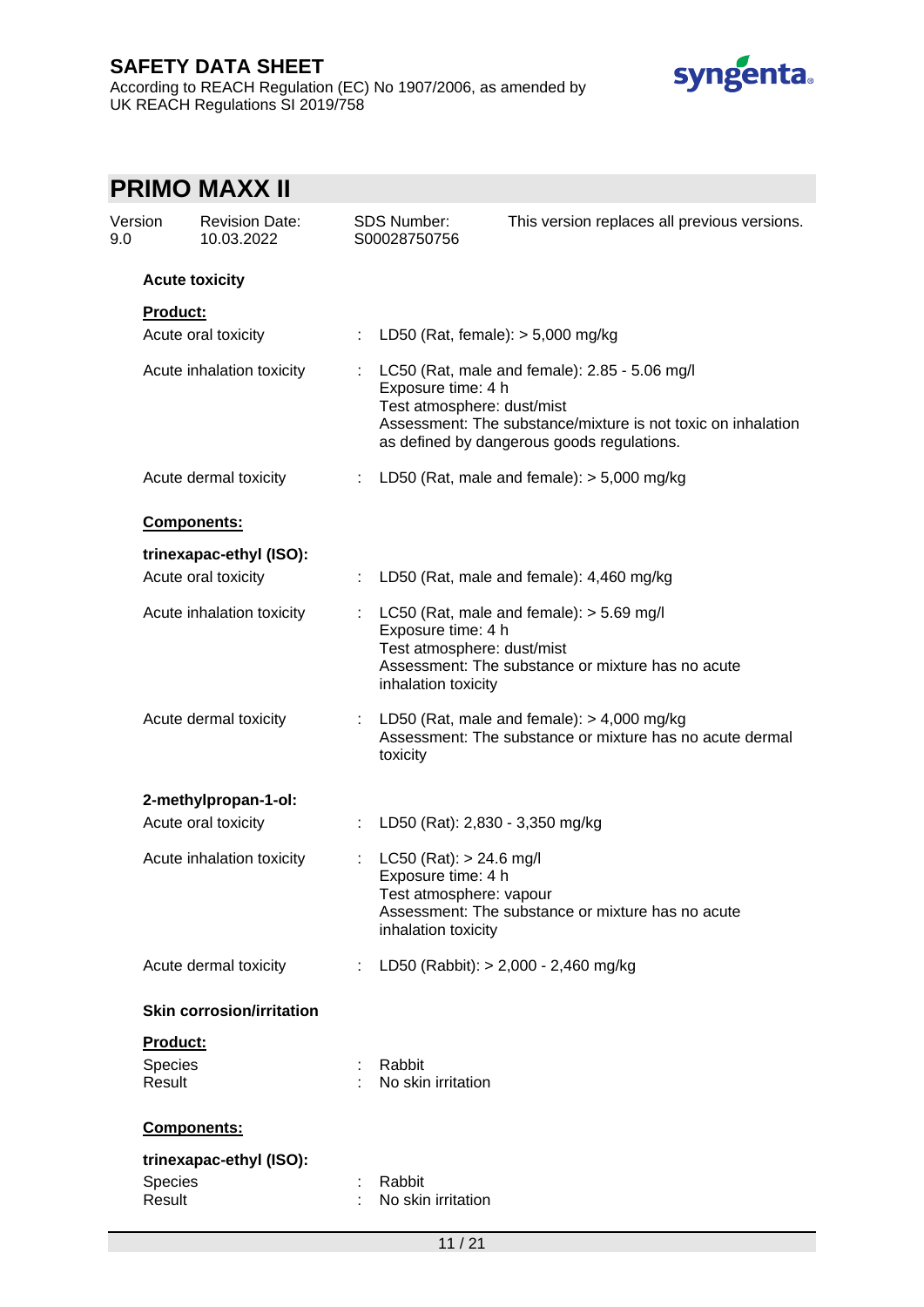According to REACH Regulation (EC) No 1907/2006, as amended by UK REACH Regulations SI 2019/758



# **PRIMO MAXX II**

| Version<br>9.0    | <b>Revision Date:</b><br>10.03.2022 |                       | <b>SDS Number:</b><br>S00028750756 | This version replaces all previous versions.             |
|-------------------|-------------------------------------|-----------------------|------------------------------------|----------------------------------------------------------|
|                   | calcium dodecylbenzene sulphonate:  |                       |                                    |                                                          |
| Result            |                                     | ÷.                    | Irritating to skin.                |                                                          |
|                   | 2-methylpropan-1-ol:                |                       |                                    |                                                          |
| Result            |                                     |                       | Irritating to skin.                |                                                          |
|                   | Serious eye damage/eye irritation   |                       |                                    |                                                          |
| <b>Product:</b>   |                                     |                       |                                    |                                                          |
| Species           |                                     |                       | : Rabbit                           |                                                          |
| Result            |                                     |                       | No eye irritation                  |                                                          |
|                   | Components:                         |                       |                                    |                                                          |
|                   | trinexapac-ethyl (ISO):             |                       |                                    |                                                          |
| Species           |                                     |                       | Rabbit                             |                                                          |
| Result            |                                     |                       | No eye irritation                  |                                                          |
|                   | calcium dodecylbenzene sulphonate:  |                       |                                    |                                                          |
| Result            |                                     |                       |                                    | Risk of serious damage to eyes.                          |
|                   | 2-methylpropan-1-ol:                |                       |                                    |                                                          |
| Result            |                                     | $\mathbb{Z}^{\times}$ |                                    | Risk of serious damage to eyes.                          |
|                   | Respiratory or skin sensitisation   |                       |                                    |                                                          |
| <b>Product:</b>   |                                     |                       |                                    |                                                          |
| <b>Test Type</b>  |                                     |                       | mouse lymphoma cells               |                                                          |
| <b>Species</b>    |                                     |                       | Mouse                              |                                                          |
| Result            |                                     |                       |                                    | The product is a skin sensitiser, sub-category 1B.       |
|                   | Components:                         |                       |                                    |                                                          |
|                   | trinexapac-ethyl (ISO):             |                       |                                    |                                                          |
| <b>Test Type</b>  |                                     |                       |                                    | Local lymph node assay (LLNA)                            |
| Species           |                                     |                       | Mouse                              |                                                          |
| Result            |                                     |                       |                                    | Did not cause sensitisation on laboratory animals.       |
|                   | 2-methylpropan-1-ol:                |                       |                                    |                                                          |
| Species           |                                     |                       | Guinea pig                         |                                                          |
| Result<br>Remarks |                                     |                       |                                    | Did not cause sensitisation on laboratory animals.       |
|                   |                                     |                       | substances.                        | Information given is based on data obtained from similar |
|                   |                                     |                       |                                    |                                                          |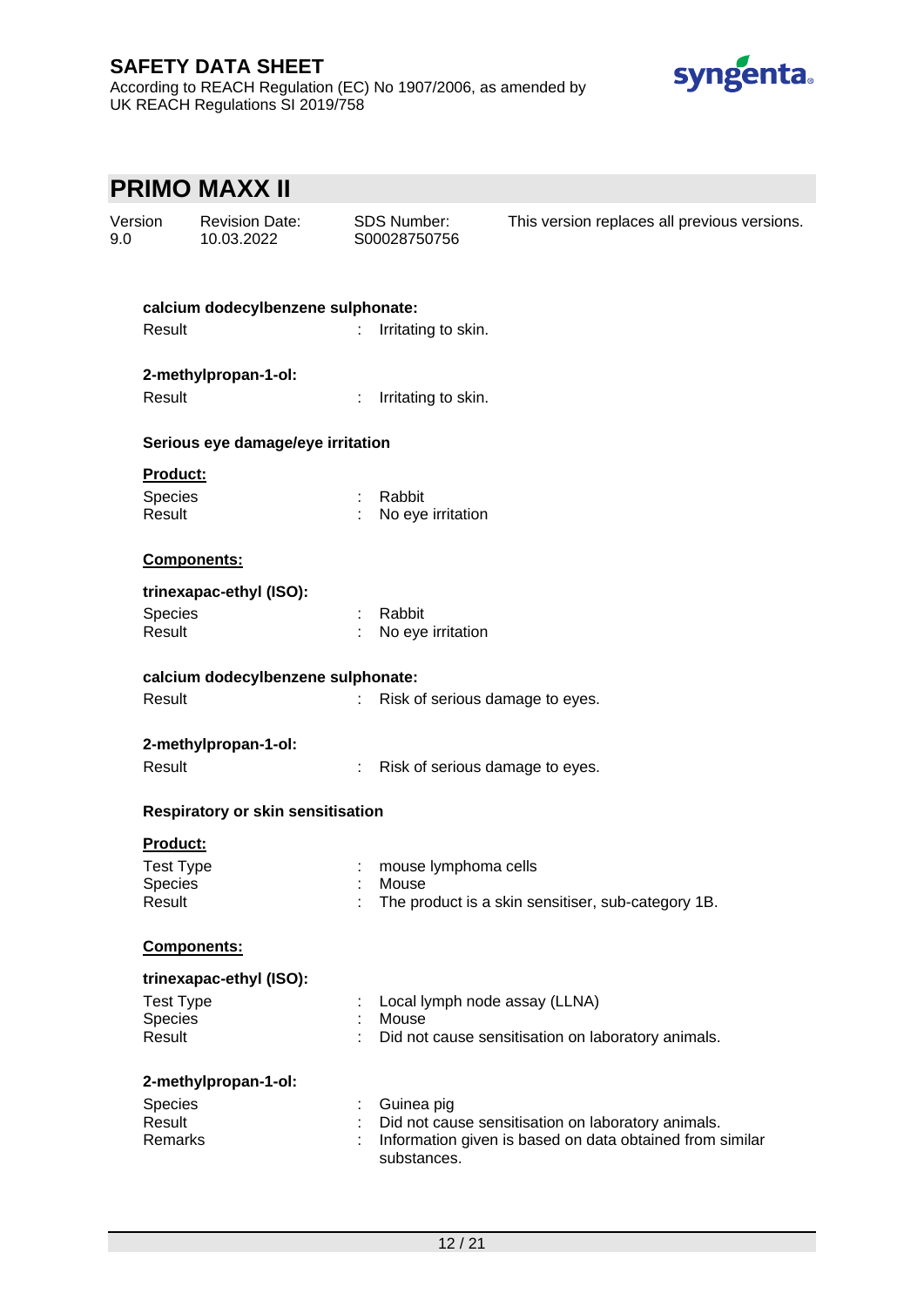According to REACH Regulation (EC) No 1907/2006, as amended by UK REACH Regulations SI 2019/758



|                               |                    | <b>PRIMO MAXX II</b>                               |                             |                                    |                                                                                                                                                                                                                                                               |
|-------------------------------|--------------------|----------------------------------------------------|-----------------------------|------------------------------------|---------------------------------------------------------------------------------------------------------------------------------------------------------------------------------------------------------------------------------------------------------------|
| Version<br>9.0                |                    | <b>Revision Date:</b><br>10.03.2022                |                             | <b>SDS Number:</b><br>S00028750756 | This version replaces all previous versions.                                                                                                                                                                                                                  |
| <b>Germ cell mutagenicity</b> |                    |                                                    |                             |                                    |                                                                                                                                                                                                                                                               |
|                               | Components:        |                                                    |                             |                                    |                                                                                                                                                                                                                                                               |
|                               | Assessment         | trinexapac-ethyl (ISO):<br>Germ cell mutagenicity- |                             |                                    | : Animal testing did not show any mutagenic effects.                                                                                                                                                                                                          |
|                               |                    | (2-methoxymethylethoxy)propanol:                   |                             |                                    |                                                                                                                                                                                                                                                               |
|                               | Assessment         | Germ cell mutagenicity-                            |                             |                                    | : In vitro tests did not show mutagenic effects                                                                                                                                                                                                               |
|                               |                    | Carcinogenicity                                    |                             |                                    |                                                                                                                                                                                                                                                               |
|                               | Components:        |                                                    |                             |                                    |                                                                                                                                                                                                                                                               |
|                               | Assessment         | trinexapac-ethyl (ISO):<br>Carcinogenicity -       | ÷.                          |                                    | No evidence of carcinogenicity in animal studies.                                                                                                                                                                                                             |
|                               |                    | <b>Reproductive toxicity</b>                       |                             |                                    |                                                                                                                                                                                                                                                               |
|                               | <b>Components:</b> |                                                    |                             |                                    |                                                                                                                                                                                                                                                               |
|                               | Assessment         | trinexapac-ethyl (ISO):<br>Reproductive toxicity - | $\mathcal{L}^{\mathcal{L}}$ | No toxicity to reproduction        |                                                                                                                                                                                                                                                               |
|                               |                    | (2-methoxymethylethoxy)propanol:                   |                             |                                    |                                                                                                                                                                                                                                                               |
|                               | Assessment         | Reproductive toxicity -                            |                             | development.                       | Animal testing did not show any effects on foetal                                                                                                                                                                                                             |
|                               |                    | <b>STOT - single exposure</b>                      |                             |                                    |                                                                                                                                                                                                                                                               |
|                               | <b>Components:</b> |                                                    |                             |                                    |                                                                                                                                                                                                                                                               |
|                               |                    | 2-methylpropan-1-ol:                               |                             |                                    |                                                                                                                                                                                                                                                               |
|                               | Assessment         |                                                    |                             | narcotic effects.                  | The substance or mixture is classified as specific target organ<br>toxicant, single exposure, category 3 with respiratory tract<br>irritation., The substance or mixture is classified as specific<br>target organ toxicant, single exposure, category 3 with |
|                               |                    | <b>STOT - repeated exposure</b>                    |                             |                                    |                                                                                                                                                                                                                                                               |
|                               | Components:        |                                                    |                             |                                    |                                                                                                                                                                                                                                                               |
|                               | Assessment         | trinexapac-ethyl (ISO):                            |                             |                                    | The substance or mixture is not classified as specific target<br>organ toxicant, repeated exposure.                                                                                                                                                           |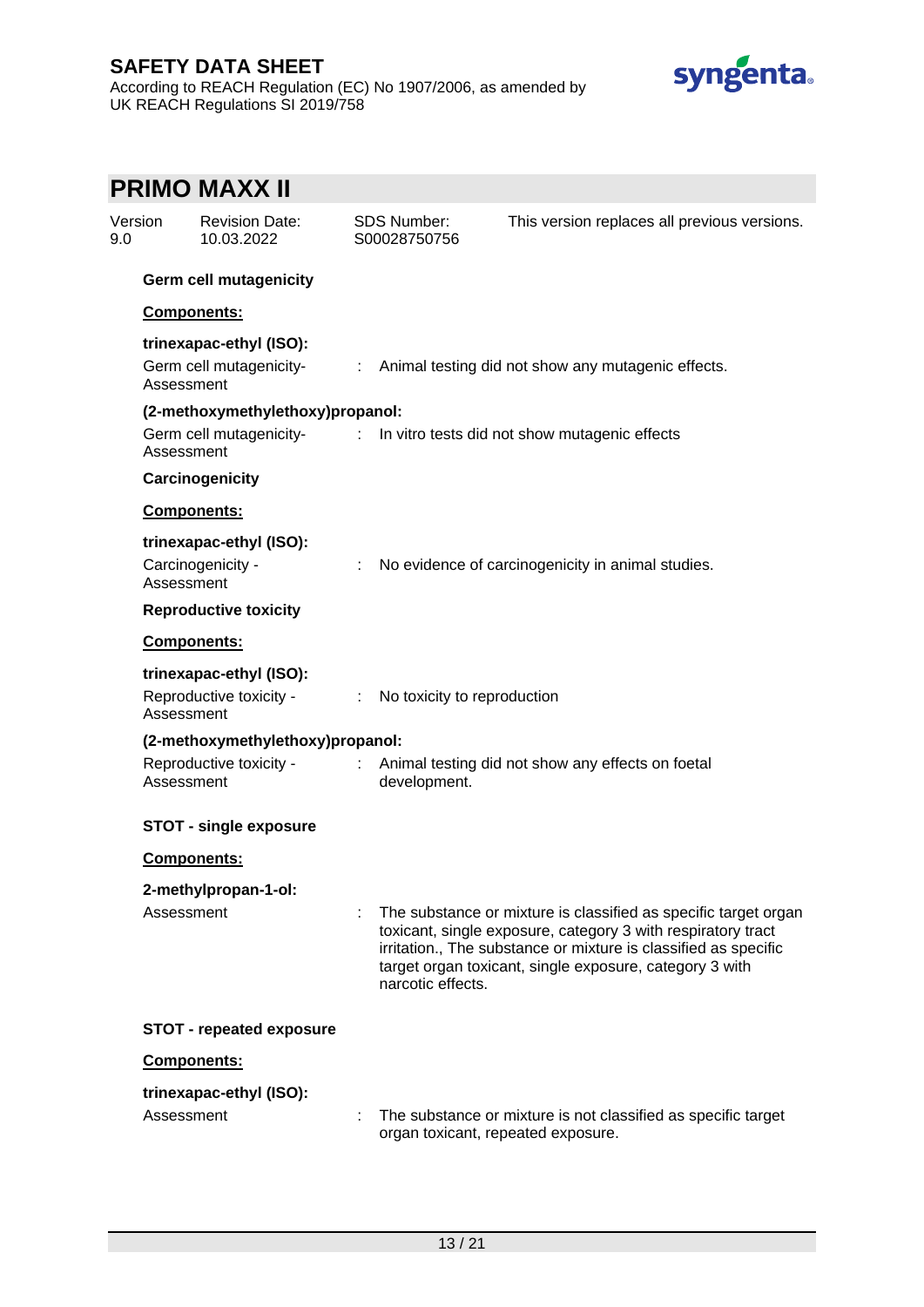## **SAFETY DATA SHEET** According to REACH Regulation (EC) No 1907/2006, as amended by UK REACH Regulations SI 2019/758



# **PRIMO MAXX II**

Version 9.0

Revision Date: 10.03.2022

SDS Number: S00028750756 This version replaces all previous versions.

# **SECTION 12: Ecological information**

## **12.1 Toxicity**

| Product:                            |                       |                                                                                                                       |
|-------------------------------------|-----------------------|-----------------------------------------------------------------------------------------------------------------------|
| Toxicity to fish                    |                       | LC50 (Oncorhynchus mykiss (rainbow trout)): > 100 mg/l<br>Exposure time: 96 h                                         |
| aquatic invertebrates               |                       | Toxicity to daphnia and other : EC50 (Daphnia magna (Water flea)): > 100 mg/l<br>Exposure time: 48 h                  |
| Toxicity to algae/aquatic<br>plants | $\mathbb{Z}^{\times}$ | ErC50 (Raphidocelis subcapitata (freshwater green alga)): ><br>100 mg/l<br>Exposure time: 72 h                        |
|                                     |                       | NOEC (Raphidocelis subcapitata (freshwater green alga)):<br>100 mg/l<br>End point: Growth rate<br>Exposure time: 72 h |
| Components:                         |                       |                                                                                                                       |
| trinexapac-ethyl (ISO):             |                       |                                                                                                                       |
| Toxicity to fish                    |                       | LC50 (Oncorhynchus mykiss (rainbow trout)): 68 mg/l<br>Exposure time: 96 h                                            |
| aquatic invertebrates               |                       | Toxicity to daphnia and other : LC50 (Americamysis): 6.5 mg/l<br>Exposure time: 96 h                                  |
| Toxicity to algae/aquatic<br>plants |                       | : ErC50 (Raphidocelis subcapitata (freshwater green alga)):<br>24.5 mg/l<br>Exposure time: 96 h                       |
|                                     |                       | NOEC (Raphidocelis subcapitata (freshwater green alga)): 8.0<br>mg/l<br>End point: Growth rate<br>Exposure time: 96 h |
|                                     |                       | ErC50 (Myriophyllum spicatum (Eurasian watermilfoil)): 1.2<br>mg/l<br>Exposure time: 14 d                             |
|                                     |                       | EC10 (Myriophyllum spicatum (Eurasian watermilfoil)): 0.011<br>mg/l<br>End point: Growth rate<br>Exposure time: 14 d  |
| Toxicity to microorganisms          |                       | EC50 (activated sludge): > 100 mg/l<br>Exposure time: 3 h                                                             |
| Toxicity to fish (Chronic           | $\mathbb{R}^n$        | NOEC: 0.41 mg/l                                                                                                       |
|                                     |                       |                                                                                                                       |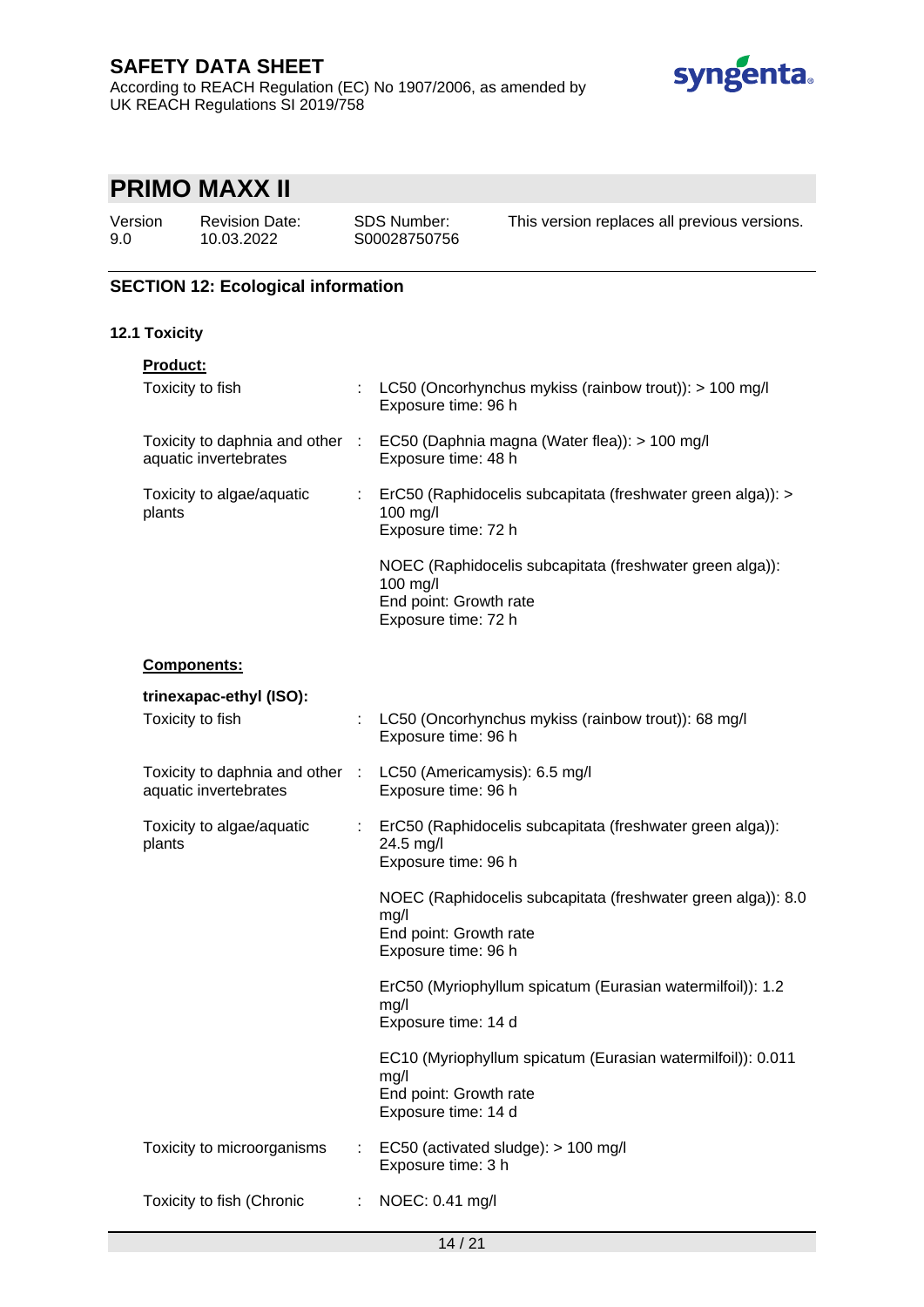According to REACH Regulation (EC) No 1907/2006, as amended by UK REACH Regulations SI 2019/758



# **PRIMO MAXX II**

| Version<br>9.0 |                      | <b>Revision Date:</b><br>10.03.2022                                                           |                             | <b>SDS Number:</b><br>S00028750756                                        | This version replaces all previous versions.                                  |  |  |
|----------------|----------------------|-----------------------------------------------------------------------------------------------|-----------------------------|---------------------------------------------------------------------------|-------------------------------------------------------------------------------|--|--|
|                | toxicity)            |                                                                                               |                             | Exposure time: 35 d                                                       | Species: Pimephales promelas (fathead minnow)                                 |  |  |
|                |                      | Toxicity to daphnia and other : NOEC: 2.4 mg/l<br>aquatic invertebrates<br>(Chronic toxicity) |                             | Exposure time: 21 d                                                       | Species: Daphnia magna (Water flea)                                           |  |  |
|                | toxicity)            | M-Factor (Chronic aquatic                                                                     | $\mathcal{L}_{\mathcal{A}}$ | $\mathbf 1$                                                               |                                                                               |  |  |
|                |                      | <b>Ecotoxicology Assessment</b>                                                               |                             |                                                                           |                                                                               |  |  |
|                |                      | Acute aquatic toxicity                                                                        | ÷                           | Toxic to aquatic life.                                                    |                                                                               |  |  |
|                |                      | calcium dodecylbenzene sulphonate:                                                            |                             |                                                                           |                                                                               |  |  |
|                |                      | <b>Ecotoxicology Assessment</b>                                                               |                             |                                                                           |                                                                               |  |  |
|                |                      | Chronic aquatic toxicity :                                                                    |                             | Harmful to aquatic life with long lasting effects.                        |                                                                               |  |  |
|                | 2-methylpropan-1-ol: |                                                                                               |                             |                                                                           |                                                                               |  |  |
|                | Toxicity to fish     |                                                                                               |                             | Exposure time: 96 h                                                       | LC50 (Pimephales promelas (fathead minnow)): 1,430 mg/l                       |  |  |
|                |                      | aquatic invertebrates                                                                         |                             | Exposure time: 48 h                                                       | Toxicity to daphnia and other : EC50 (Daphnia pulex (Water flea)): 1,100 mg/l |  |  |
|                | plants               | Toxicity to algae/aquatic                                                                     | $\mathcal{L}_{\mathcal{A}}$ | 1,799 mg/l<br>Exposure time: 72 h                                         | EC50 (Raphidocelis subcapitata (freshwater green alga)):                      |  |  |
|                |                      | Toxicity to daphnia and other : NOEC: 20 mg/l<br>aquatic invertebrates<br>(Chronic toxicity)  |                             | Exposure time: 21 d                                                       | Species: Daphnia magna (Water flea)                                           |  |  |
|                |                      | 12.2 Persistence and degradability                                                            |                             |                                                                           |                                                                               |  |  |
|                | <b>Components:</b>   |                                                                                               |                             |                                                                           |                                                                               |  |  |
|                |                      | trinexapac-ethyl (ISO):                                                                       |                             |                                                                           |                                                                               |  |  |
|                |                      | Biodegradability                                                                              |                             | Result: Not readily biodegradable.                                        |                                                                               |  |  |
|                |                      | Stability in water                                                                            |                             | Degradation half life: 3.9 - 5.5 d<br>Remarks: Product is not persistent. |                                                                               |  |  |
|                |                      | 2-methylpropan-1-ol:                                                                          |                             |                                                                           |                                                                               |  |  |
|                |                      | Biodegradability                                                                              |                             | Result: Readily biodegradable.                                            |                                                                               |  |  |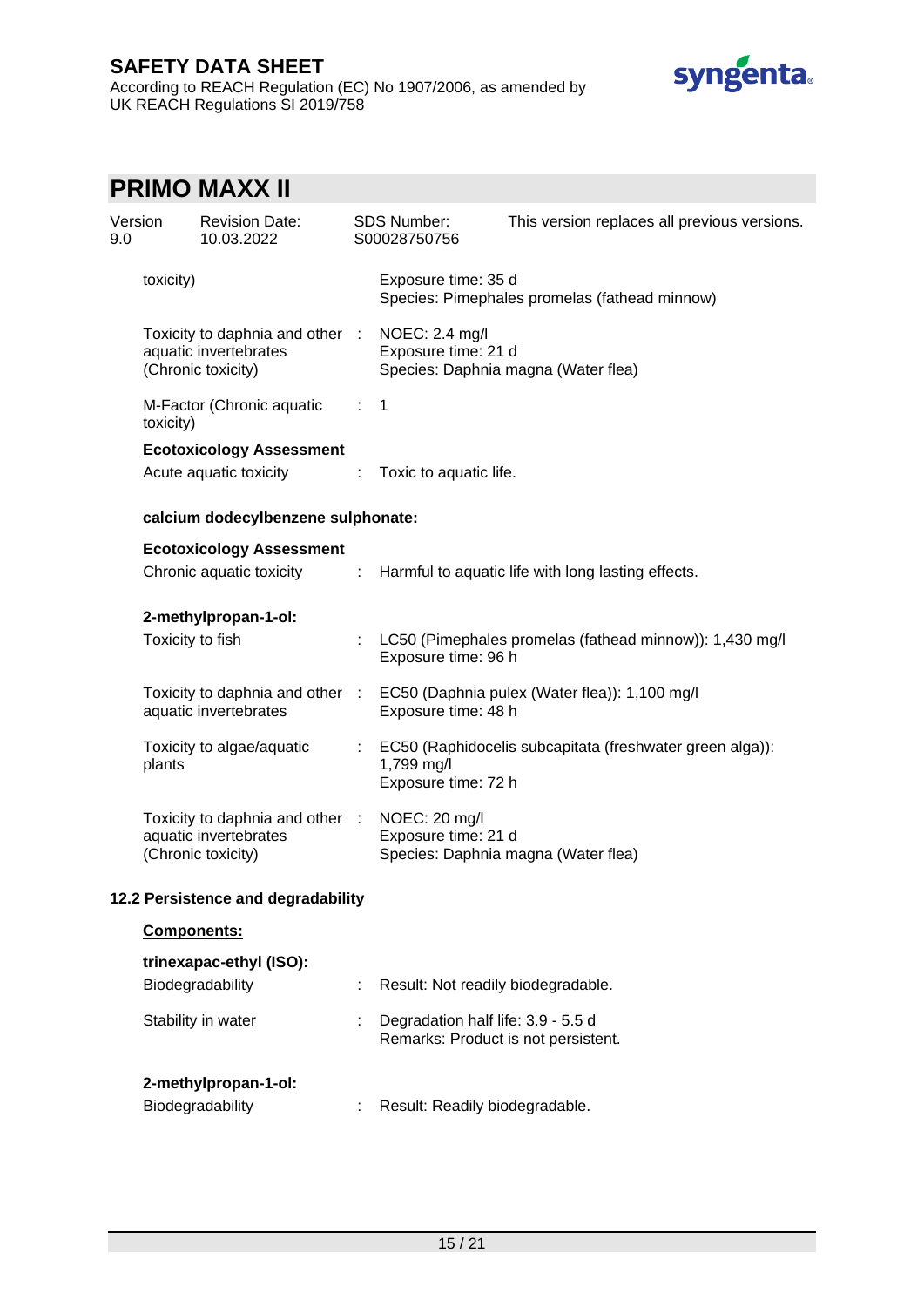According to REACH Regulation (EC) No 1907/2006, as amended by UK REACH Regulations SI 2019/758



# **PRIMO MAXX II**

| Version | <b>Revision Date:</b> | SDS Number:  | This version replaces all previous versions. |
|---------|-----------------------|--------------|----------------------------------------------|
| 9.0     | 10.03.2022            | S00028750756 |                                              |

### **12.3 Bioaccumulative potential**

#### **Components:**

| trinexapac-ethyl (ISO):                    |  |                                  |
|--------------------------------------------|--|----------------------------------|
| <b>Bioaccumulation</b>                     |  | Remarks: Does not bioaccumulate. |
| Partition coefficient: n-<br>octanol/water |  | log Pow: -2.1 (25 $^{\circ}$ C)  |
|                                            |  | log Pow: -0.29 (25 $^{\circ}$ C) |
|                                            |  | log Pow: 1.5 (25 °C)             |

### **12.4 Mobility in soil**

### **Components:**

### **trinexapac-ethyl (ISO):**

| Distribution among         | : Remarks: Moderately mobile in soils |
|----------------------------|---------------------------------------|
| environmental compartments |                                       |
| Stability in soil          | : Dissipation time: $< 0.2$ d         |
|                            | Percentage dissipation: 50 % (DT50)   |
|                            | Remarks: Product is not persistent.   |

### **12.5 Results of PBT and vPvB assessment**

### **Product:**

| Assessment                                           |  | This substance/mixture contains no components considered<br>to be either persistent, bioaccumulative and toxic (PBT), or<br>very persistent and very bioaccumulative (vPvB) at levels of<br>0.1% or higher. |
|------------------------------------------------------|--|-------------------------------------------------------------------------------------------------------------------------------------------------------------------------------------------------------------|
| Components:                                          |  |                                                                                                                                                                                                             |
| trinexapac-ethyl (ISO):                              |  |                                                                                                                                                                                                             |
| Assessment                                           |  | This substance is not considered to be persistent,<br>bioaccumulating and toxic (PBT) This substance is not<br>considered to be very persistent and very bioaccumulating<br>(vPvB).                         |
| 2-methylpropan-1-ol:                                 |  |                                                                                                                                                                                                             |
| Assessment                                           |  | This substance is not considered to be persistent,<br>bioaccumulating and toxic (PBT) This substance is not<br>considered to be very persistent and very bioaccumulating<br>(vPvB).                         |
| 12.6 Other adverse effects                           |  |                                                                                                                                                                                                             |
| <b>Product:</b><br>Endocrine disrupting<br>potential |  | The substance/mixture does not contain components<br>considered to have endocrine disrupting properties according                                                                                           |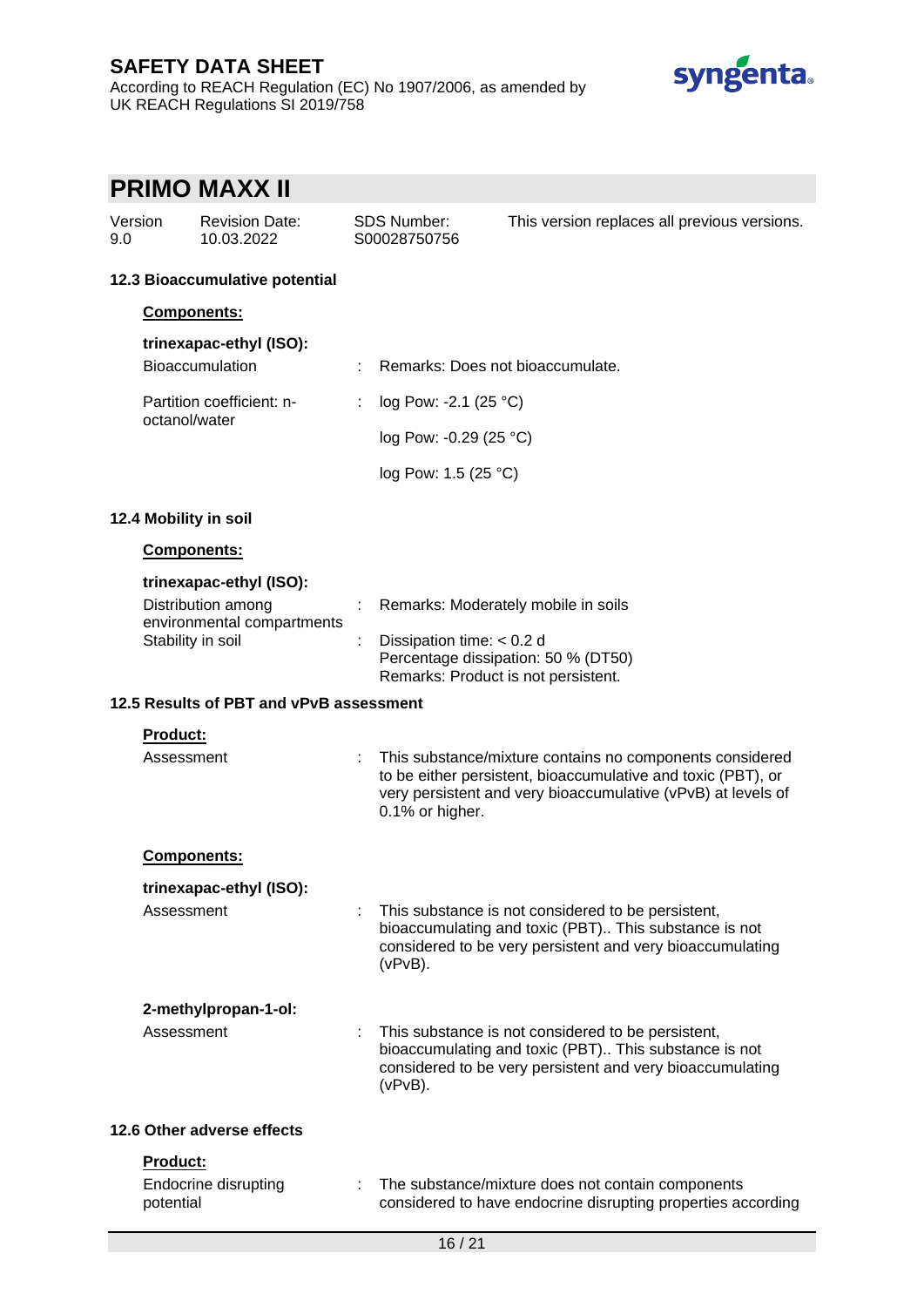According to REACH Regulation (EC) No 1907/2006, as amended by UK REACH Regulations SI 2019/758



# **PRIMO MAXX II**

| Version | <b>Revision Date:</b> | SDS Number:  | This version replaces all previous versions. |
|---------|-----------------------|--------------|----------------------------------------------|
| 9.0     | 10.03.2022            | S00028750756 |                                              |

to REACH Article 57(f) or Commission Delegated regulation (EU) 2017/2100 or Commission Regulation (EU) 2018/605 at levels of 0.1% or higher.

## **SECTION 13: Disposal considerations**

### **13.1 Waste treatment methods**

| Product                | Do not contaminate ponds, waterways or ditches with<br>chemical or used container.<br>Do not dispose of waste into sewer.<br>Where possible recycling is preferred to disposal or<br>incineration.<br>If recycling is not practicable, dispose of in compliance with<br>local regulations. |
|------------------------|--------------------------------------------------------------------------------------------------------------------------------------------------------------------------------------------------------------------------------------------------------------------------------------------|
| Contaminated packaging | : Empty remaining contents.<br>Triple rinse containers.<br>Empty containers should be taken to an approved waste<br>handling site for recycling or disposal.<br>Do not re-use empty containers.                                                                                            |

## **SECTION 14: Transport information**

| 14.1 UN number                  |        |                                                                                       |  |  |
|---------------------------------|--------|---------------------------------------------------------------------------------------|--|--|
| <b>ADR</b>                      | $\sim$ | <b>UN 3082</b>                                                                        |  |  |
| <b>RID</b>                      |        | <b>UN 3082</b>                                                                        |  |  |
| <b>IMDG</b>                     |        | <b>UN 3082</b>                                                                        |  |  |
| <b>IATA</b>                     |        | <b>UN 3082</b>                                                                        |  |  |
| 14.2 UN proper shipping name    |        |                                                                                       |  |  |
| <b>ADR</b>                      |        | : ENVIRONMENTALLY HAZARDOUS SUBSTANCE, LIQUID,<br>N.O.S.<br>(TRINEXAPAC-ETHYL)        |  |  |
| <b>RID</b>                      |        | : ENVIRONMENTALLY HAZARDOUS SUBSTANCE, LIQUID,<br><b>N.O.S.</b><br>(TRINEXAPAC-ETHYL) |  |  |
| <b>IMDG</b>                     |        | : ENVIRONMENTALLY HAZARDOUS SUBSTANCE, LIQUID,<br>N.O.S.<br>(TRINEXAPAC-ETHYL)        |  |  |
| <b>IATA</b>                     |        | Environmentally hazardous substance, liquid, n.o.s.<br>(TRINEXAPAC-ETHYL)             |  |  |
| 14.3 Transport hazard class(es) |        |                                                                                       |  |  |
| <b>ADR</b>                      |        | 9                                                                                     |  |  |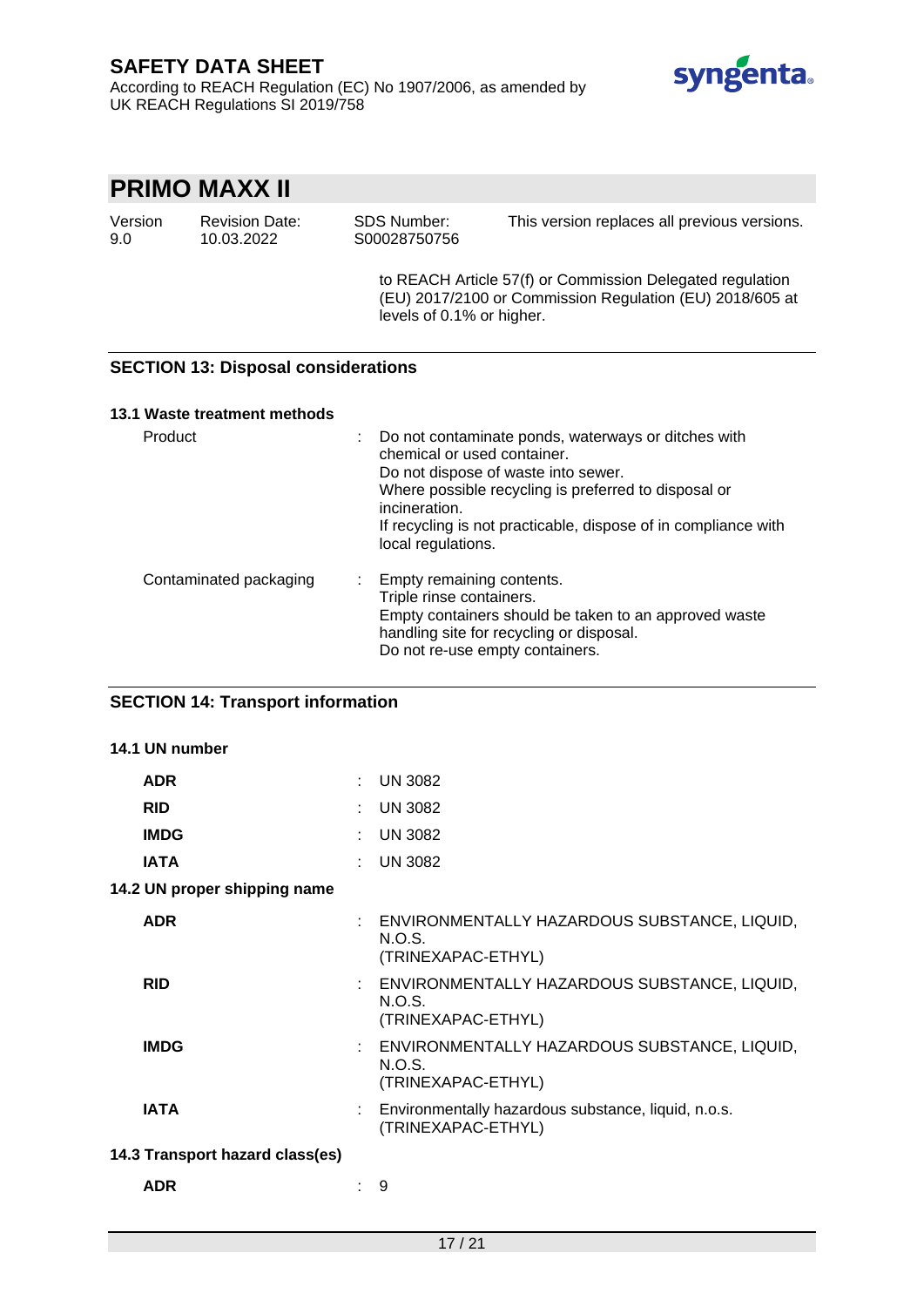According to REACH Regulation (EC) No 1907/2006, as amended by UK REACH Regulations SI 2019/758



# **PRIMO MAXX II**

| Version<br>9.0 |                                                             | <b>Revision Date:</b><br>10.03.2022                                                                |    | SDS Number:<br>S00028750756                          | This version replaces all previous versions. |
|----------------|-------------------------------------------------------------|----------------------------------------------------------------------------------------------------|----|------------------------------------------------------|----------------------------------------------|
|                | <b>RID</b>                                                  |                                                                                                    | ÷  | 9                                                    |                                              |
|                | <b>IMDG</b>                                                 |                                                                                                    |    | 9                                                    |                                              |
|                | <b>IATA</b>                                                 |                                                                                                    | ÷  | 9                                                    |                                              |
|                | 14.4 Packing group                                          |                                                                                                    |    |                                                      |                                              |
|                | <b>ADR</b>                                                  |                                                                                                    |    |                                                      |                                              |
|                | Packing group<br>Labels                                     | <b>Classification Code</b><br>Hazard Identification Number :<br>Tunnel restriction code            |    | $\mathbf{III}$<br>M <sub>6</sub><br>90<br>9<br>$(-)$ |                                              |
|                | <b>RID</b>                                                  |                                                                                                    |    |                                                      |                                              |
|                | Packing group<br>Labels                                     | <b>Classification Code</b><br>Hazard Identification Number :                                       |    | Ш<br>M <sub>6</sub><br>90<br>9                       |                                              |
|                | <b>IMDG</b><br>Packing group<br>Labels<br>EmS Code          |                                                                                                    |    | $\  \ $<br>9<br>F-A, S-F                             |                                              |
|                | <b>IATA (Cargo)</b><br>aircraft)<br>Packing group<br>Labels | Packing instruction (cargo<br>Packing instruction (LQ)                                             |    | 964<br>Y964<br>$\mathbf{III}$<br>Miscellaneous       |                                              |
|                | Packing group<br>Labels                                     | <b>IATA (Passenger)</b><br>Packing instruction<br>(passenger aircraft)<br>Packing instruction (LQ) |    | 964<br>Y964<br>Ш<br>Miscellaneous                    |                                              |
|                |                                                             | <b>14.5 Environmental hazards</b>                                                                  |    |                                                      |                                              |
|                | <b>ADR</b>                                                  | Environmentally hazardous                                                                          | ÷. | yes                                                  |                                              |
|                | <b>RID</b>                                                  | Environmentally hazardous                                                                          |    | yes                                                  |                                              |
|                | <b>IMDG</b>                                                 | Marine pollutant                                                                                   |    | yes                                                  |                                              |
|                |                                                             | <b>IATA (Passenger)</b><br>Environmentally hazardous                                               |    | yes                                                  |                                              |
|                | <b>IATA (Cargo)</b>                                         | Environmentally hazardous                                                                          |    | yes                                                  |                                              |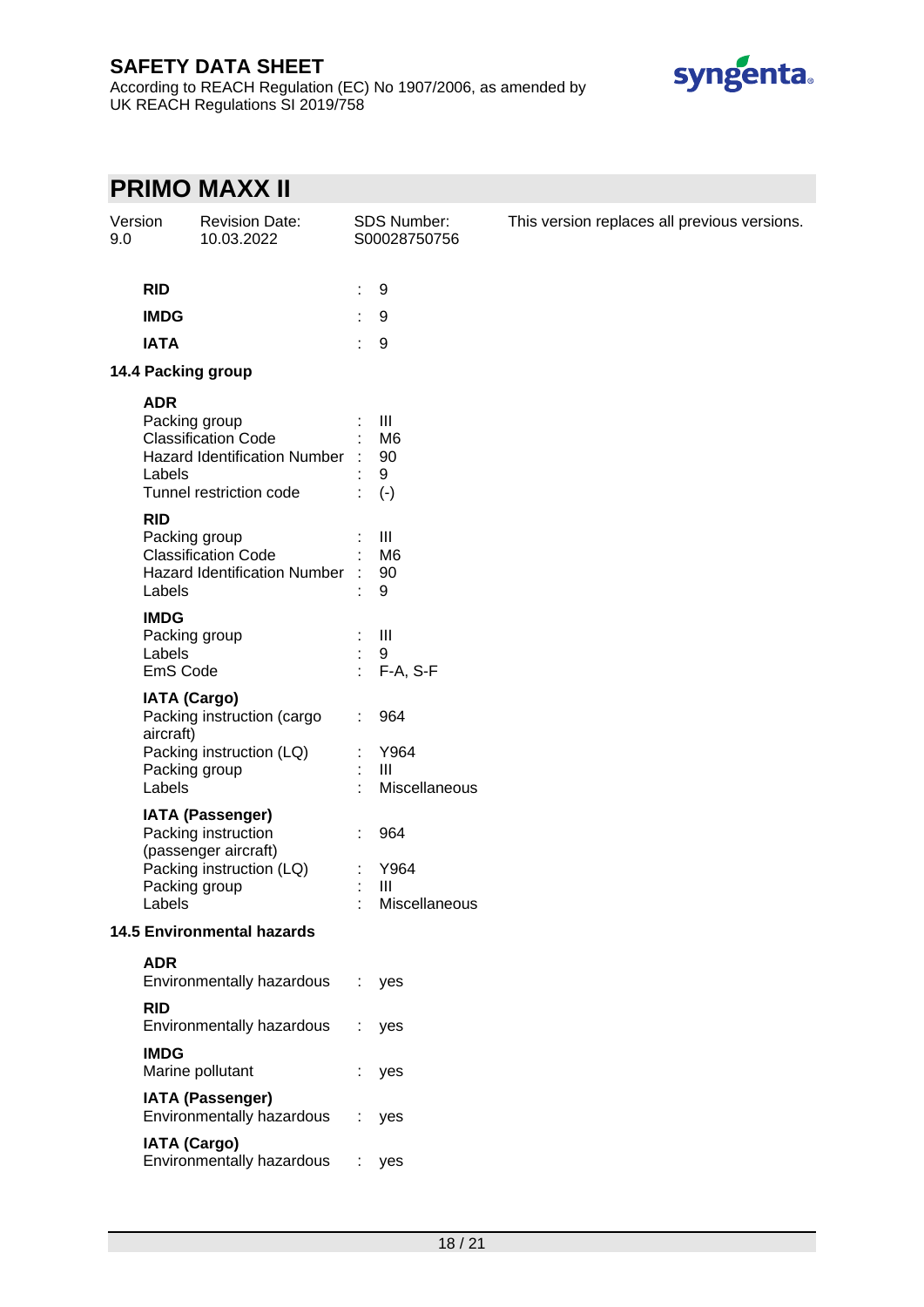### **SAFETY DATA SHEET** According to REACH Regulation (EC) No 1907/2006, as amended by UK REACH Regulations SI 2019/758



# **PRIMO MAXX II**

| Version | <b>Revision Date:</b> | SDS Number:  |
|---------|-----------------------|--------------|
| 9.0     | 10.03.2022            | S00028750756 |

This version replaces all previous versions.

### **14.6 Special precautions for user**

The transport classification(s) provided herein are for informational purposes only, and solely based upon the properties of the unpackaged material as it is described within this Safety Data Sheet. Transportation classifications may vary by mode of transportation, package sizes, and variations in regional or country regulations.

#### **14.7 Transport in bulk according to Annex II of Marpol and the IBC Code**

Not applicable for product as supplied.

### **SECTION 15: Regulatory information**

#### **15.1 Safety, health and environmental regulations/legislation specific for the substance or mixture**

Relevant EU provisions transposed through retained EU law

| REACH - Restrictions on the manufacture, placing on<br>the market and use of certain dangerous substances,<br>mixtures and articles (Annex XVII) |    | : Conditions of restriction for the<br>following entries should be<br>considered: |
|--------------------------------------------------------------------------------------------------------------------------------------------------|----|-----------------------------------------------------------------------------------|
|                                                                                                                                                  |    | Number on list 3                                                                  |
| REACH - Candidate List of Substances of Very High<br>Concern for Authorisation (Article 59).                                                     | ÷. | Not applicable                                                                    |
| Regulation (EC) No 1005/2009 on substances that<br>deplete the ozone layer                                                                       | ÷. | Not applicable                                                                    |
| Regulation (EU) 2019/1021 on persistent organic<br>pollutants (recast)                                                                           |    | Not applicable                                                                    |
| UK REACH List of substances subject to authorisation<br>(Annex XIV)                                                                              | t. | Not applicable                                                                    |
| GB Export and import of hazardous chemicals - Prior<br>Informed Consent (PIC) Regulation                                                         |    | Not applicable                                                                    |

Seveso III: Directive 2012/18/EU of the European Parliament and of the Council on the control of major-accident hazards involving dangerous substances.  $\Omega$ uantity 1  $\Omega$ uantity 2

|    |                | Quantity | Quantity 2 |
|----|----------------|----------|------------|
| につ | ENVIRONMENTAL  | 200 t    | 500 t      |
|    | <b>HAZARDS</b> |          |            |

#### **Other regulations:**

#### **15.2 Chemical safety assessment**

A Chemical Safety Assessment is not required for this substance when it is used in the specified applications.

### **SECTION 16: Other information**

### **Full text of H-Statements**

| H226 | : Flammable liquid and vapour.         |
|------|----------------------------------------|
| H315 | : Causes skin irritation.              |
| H317 | : May cause an allergic skin reaction. |
| H318 | : Causes serious eye damage.           |
| H335 | : May cause respiratory irritation.    |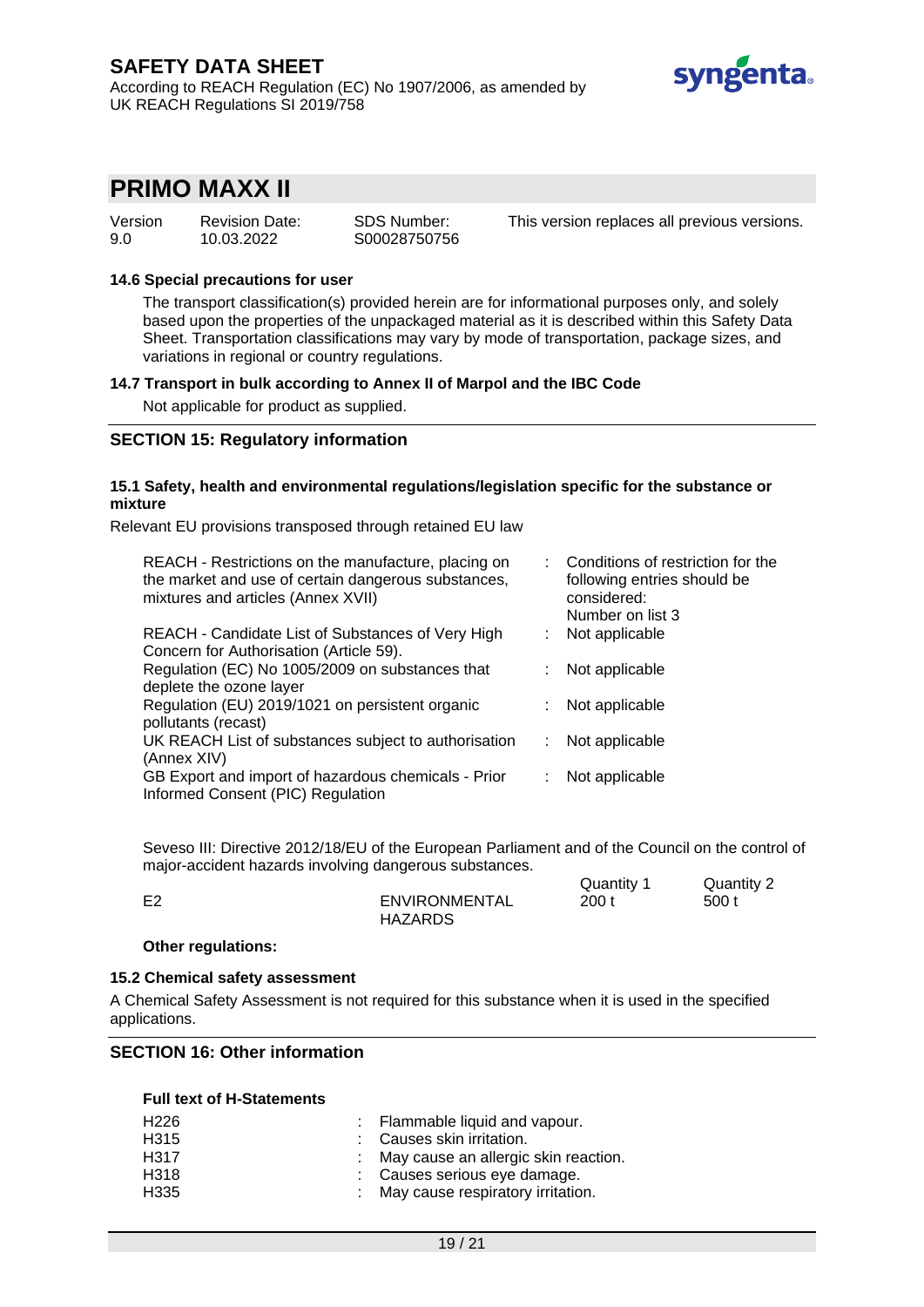According to REACH Regulation (EC) No 1907/2006, as amended by UK REACH Regulations SI 2019/758



# **PRIMO MAXX II**

| Version<br>9.0      | <b>Revision Date:</b><br>10.03.2022     |  | <b>SDS Number:</b><br>S00028750756                                                                                    | This version replaces all previous versions.             |  |  |
|---------------------|-----------------------------------------|--|-----------------------------------------------------------------------------------------------------------------------|----------------------------------------------------------|--|--|
| H336                |                                         |  |                                                                                                                       | May cause drowsiness or dizziness.                       |  |  |
| H373                |                                         |  | exposure.                                                                                                             | May cause damage to organs through prolonged or repeated |  |  |
|                     | H410                                    |  | Very toxic to aquatic life with long lasting effects.                                                                 |                                                          |  |  |
|                     | H412                                    |  |                                                                                                                       | Harmful to aquatic life with long lasting effects.       |  |  |
|                     | <b>Full text of other abbreviations</b> |  |                                                                                                                       |                                                          |  |  |
|                     | <b>Aquatic Chronic</b>                  |  |                                                                                                                       | Long-term (chronic) aquatic hazard                       |  |  |
|                     | Eye Dam.                                |  | Serious eye damage                                                                                                    |                                                          |  |  |
|                     | Flam. Liq.                              |  | Flammable liquids                                                                                                     |                                                          |  |  |
| Skin Irrit.         |                                         |  | Skin irritation                                                                                                       |                                                          |  |  |
| Skin Sens.          |                                         |  | Skin sensitisation                                                                                                    |                                                          |  |  |
| STOT RE             |                                         |  |                                                                                                                       | Specific target organ toxicity - repeated exposure       |  |  |
| STOT SE             |                                         |  |                                                                                                                       | Specific target organ toxicity - single exposure         |  |  |
| 2000/39/EC          |                                         |  | Europe. Commission Directive 2000/39/EC establishing a first<br>list of indicative occupational exposure limit values |                                                          |  |  |
| GB EH <sub>40</sub> |                                         |  |                                                                                                                       | UK. EH40 WEL - Workplace Exposure Limits                 |  |  |
| 2000/39/EC / TWA    |                                         |  | Limit Value - eight hours                                                                                             |                                                          |  |  |
| GB EH40 / TWA       |                                         |  |                                                                                                                       | Long-term exposure limit (8-hour TWA reference period)   |  |  |
|                     | GB EH40 / STEL                          |  |                                                                                                                       | Short-term exposure limit (15-minute reference period)   |  |  |

ADN - European Agreement concerning the International Carriage of Dangerous Goods by Inland Waterways; ADR - Agreement concerning the International Carriage of Dangerous Goods by Road; AIIC - Australian Inventory of Industrial Chemicals; ASTM - American Society for the Testing of Materials; bw - Body weight; CLP - Classification Labelling Packaging Regulation; Regulation (EC) No 1272/2008; CMR - Carcinogen, Mutagen or Reproductive Toxicant; DIN - Standard of the German Institute for Standardisation; DSL - Domestic Substances List (Canada); ECHA - European Chemicals Agency; EC-Number - European Community number; ECx Concentration associated with x% response; ELx - Loading rate associated with x% response; EmS - Emergency Schedule; ENCS - Existing and New Chemical Substances (Japan); ErCx - Concentration associated with x% growth rate response; GHS - Globally Harmonized System; GLP - Good Laboratory Practice; IARC - International Agency for Research on Cancer; IATA - International Air Transport Association; IBC - International Code for the Construction and Equipment of Ships carrying Dangerous Chemicals in Bulk; IC50 - Half maximal inhibitory concentration; ICAO - International Civil Aviation Organization; IECSC - Inventory of Existing Chemical Substances in China; IMDG - International Maritime Dangerous Goods; IMO - International Maritime Organization; ISHL - Industrial Safety and Health Law (Japan); ISO - International Organisation for Standardization; KECI - Korea Existing Chemicals Inventory; LC50 - Lethal Concentration to 50 % of a test population; LD50 - Lethal Dose to 50% of a test population (Median Lethal Dose); MARPOL - International Convention for the Prevention of Pollution from Ships; n.o.s. - Not Otherwise Specified; NO(A)EC - No Observed (Adverse) Effect Concentration; NO(A)EL - No Observed (Adverse) Effect Level; NOELR - No Observable Effect Loading Rate; NZIoC - New Zealand Inventory of Chemicals; OECD - Organization for Economic Co-operation and Development; OPPTS - Office of Chemical Safety and Pollution Prevention; PBT - Persistent, Bioaccumulative and Toxic substance; PICCS - Philippines Inventory of Chemicals and Chemical Substances; (Q)SAR - (Quantitative) Structure Activity Relationship; REACH - Regulation (EC) No 1907/2006 of the European Parliament and of the Council concerning the Registration, Evaluation, Authorisation and Restriction of Chemicals; RID - Regulations concerning the International Carriage of Dangerous Goods by Rail; SADT - Self-Accelerating Decomposition Temperature; SDS - Safety Data Sheet; SVHC - Substance of very high concern; TCSI - Taiwan Chemical Substance Inventory; TECI - Thailand Existing Chemicals Inventory; TSCA - Toxic Substances Control Act (United States); UN - United Nations; UNRTDG -